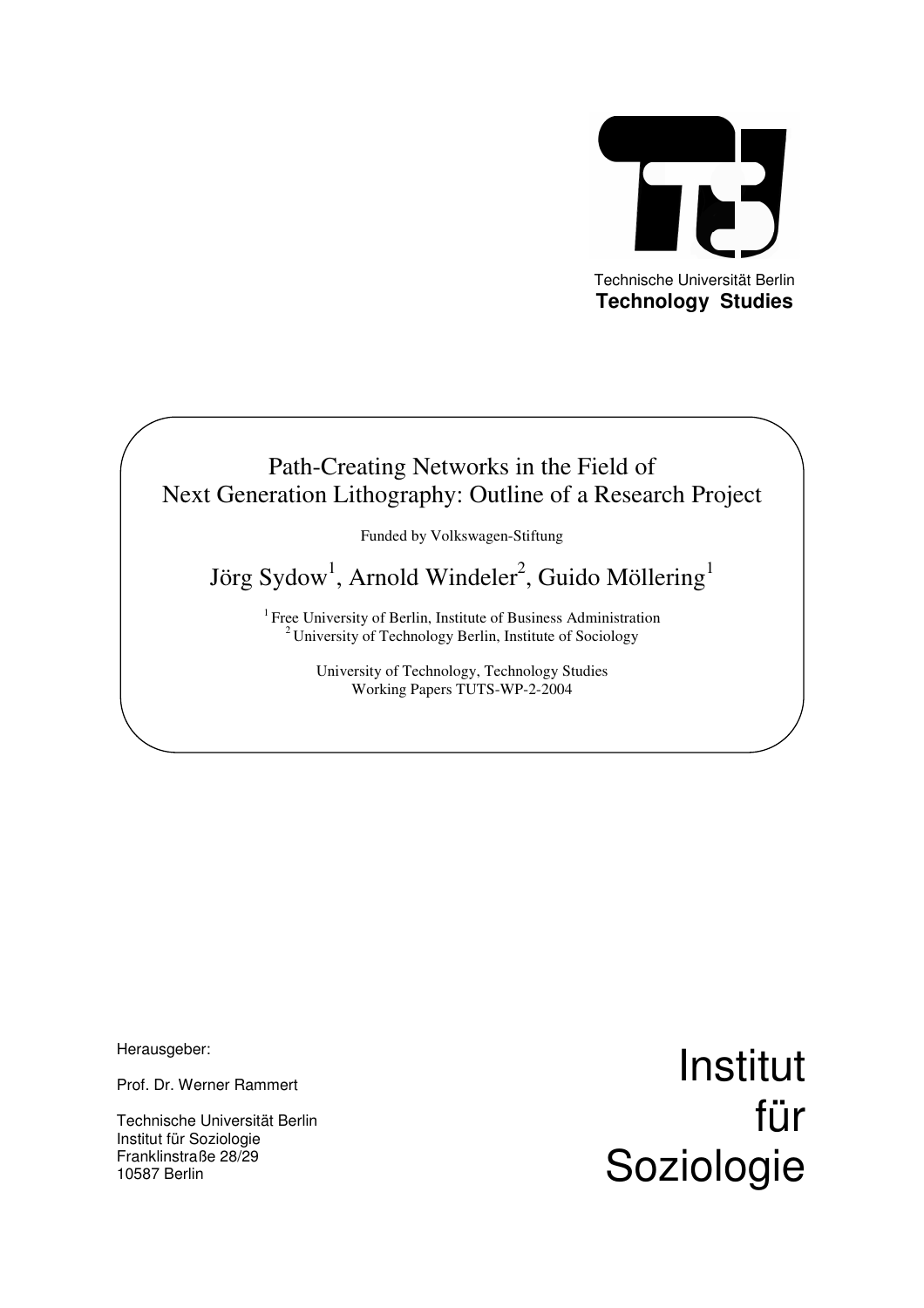## Path-Creating Networks in the Field of Next Generation Lithography: Outline of a Research Project

Funded by Volkswagen-Stiftung

*Jörg Sydow Arnold Windeler Guido Möllering* 

### Introduction

The production of semiconductors has developed into one of the pivotal industries for advanced capitalist economies (Langlois & Steinmueller 1999; Buss & Wittke 2000). Yet the present systems of photon lithography – the basic production technology for semiconductors as an enabling technology – face technological and commercial limits. Hence, the next generation of production technology is called for, implying sooner or later a break away from the current technological path in order to meet the constantly increasing needs of the computer, telecommunication and many other related industries. Breaking with the present technological path, however, will only be possible, if an alternative technology is developed into a whole new manufacturing system feasible for large-scale production of ever more powerful chips.

At present, players in the global semiconductor industry including firms such as chip manufacturers, production system integrators and their subsystem suppliers as well as research institutes and government agencies still try and will continue trying to extend current systems by introducing enhancement technologies for photon lithography. However, these players realize that new technological paths should be in the making. One path-in-creation appears to be favored already to offer a radically new production system – according to industry reports and the experts we interviewed: extreme ultraviolet lithography (EUVL). Its realization seems feasible provided that a number of technological and commercial hurdles can be overcome. Although all key actors are engaged in this path, there is at least one other technological option from a range of possibilities that some players work on and which cannot be neglected: electron projection lithography (EPL). In sum, at least three alternative technological options are in competition with each other: the prolongation of the current photon path through enhancement technologies and two alternative solutions of next generation lithography (NGL), i.e. EUVL and EPL.

The extension of the existing solution beyond the long foreseen absolute limits of technological and economic viability as well as, in particular, all the conceivable new technologies of NGL require intensive and extensive collaboration between the players involved in processes of research and development. NGL solutions are based on highly specialized but interdependent subsystems which need to be developed simultaneously and integrated, if they are to be combined into an efficient production system that can serve the semiconductor markets of the future. Interorganizational collaboration in R&D networks constituted by actors from industry, research and government has already been practiced for about twenty years within and, notably, across the triad U.S., Japan and Europe in several national and supranational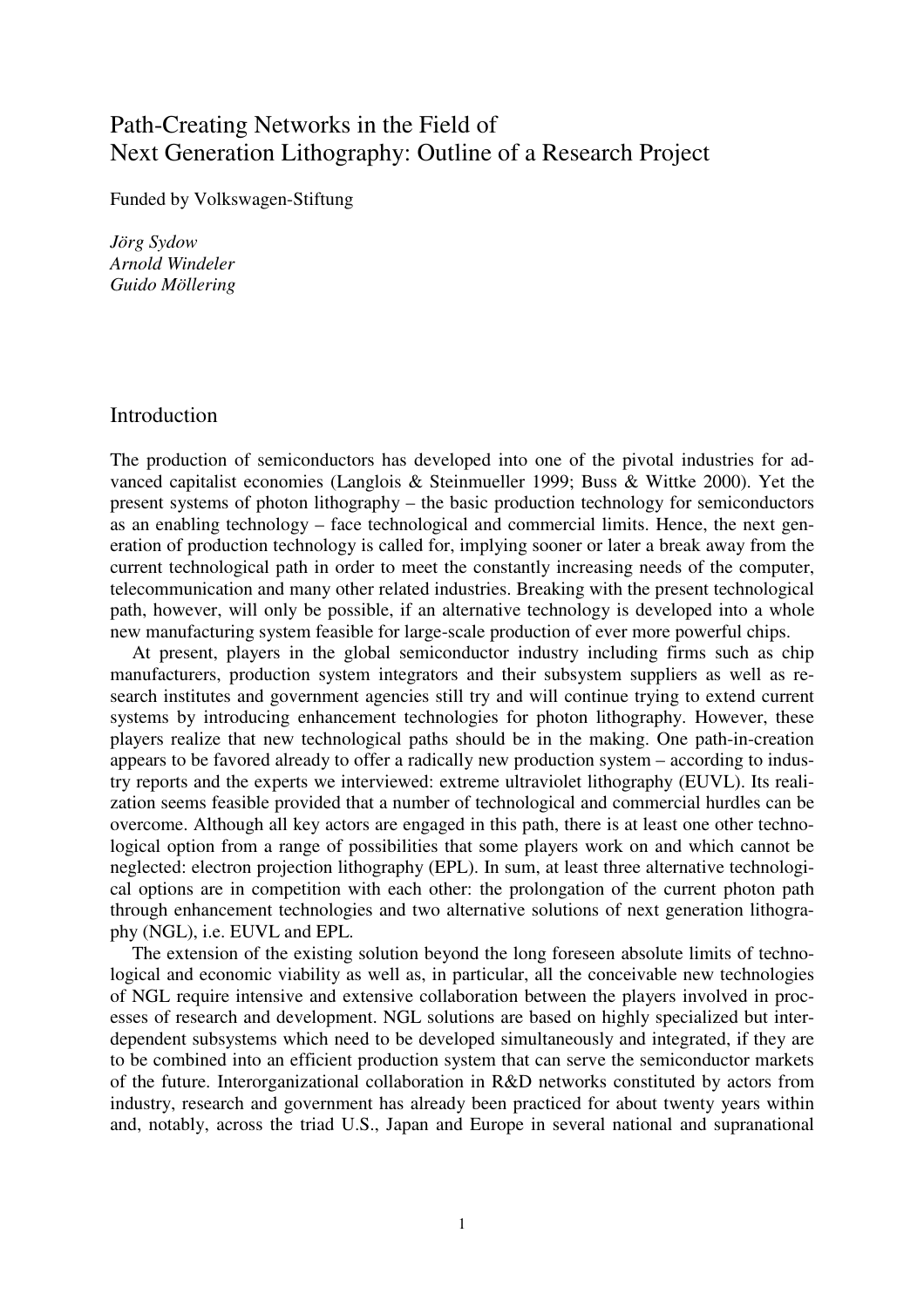consortia, numerous joint ventures and alliances, industry associations and some publicprivate partnerships.

Enormous investments are necessary and the risks are high, especially if it turns out  $-$  as many experts expect – that only one of the possible technological paths for volume production of semiconductors will prevail in the long run. Sharing and reducing such risks gives another reason for why the organization of innovation in networks is likely to persist and even expand in this field. It will be reinforced by the necessity to coordinate agents from different scientific backgrounds (optical physics, electronics, chemistry) as well as from different societal spheres (science, business and government) and from many different organizations. To what extent, under which conditions, and in which ways network organization can actually enable the creation of a new technological path in this field is far from obvious and, therefore, the main research question for this project.

The next section gives a summary overview of the theory of path dependence which has very recently been complemented by the concept of path creation. The relationship between path dependence and path creation is still debated in the literature, but we present our preliminary gradualist conceptualization developed in a preparatory study for the research project outlined here. Then we will introduce the empirical field of study, i.e. the development of NGL for semiconductors with particular reference to the different technological paths that have been considered as viable.

The development of NGL itself – as has been recognized by industry and further confirmed in expert interviews during our preparatory study – appears to depend not only upon technological innovations, but to a significant degree also upon social innovations such as interorganizational networks. This form of coordinating economic activities is introduced in the section that follows the presentation of the technological alternatives in the field of NGL. Moreover, interorganizational networks are discussed with respect to their potential for path creation, though only some preliminary insights can be presented here.

Having set the scene, we present our specific research questions, research design and methodology. Overall, the project will connect the scientific discourses on interorganizational networks, path dependence and creation, and technological innovation more closely and empirically. In addition, these contributions will enhance managers' and politicians' understanding of the conditions and processes of the development of new technological paths in a national and international context, which is required for policy action in vital areas of the economy and society.

### Path Dependence and Path Creation in the Process of Technology Development

The concept of path dependence (or, path dependency) was first developed by David (1985) and Arthur (1989, 1990) in order to explain why certain technologies are used widely and even predominantly despite the fact that they would seem suboptimal in terms of technological and/or economic efficiency. Conventional microeconomics would fail to account for the persistence of such technologies and rather predict that they will be superseded by superior technologies. Yet, there have been prominent examples such as the QWERTY keyboard and VHS video that represent technologically suboptimal but nevertheless dominant paths. In contrast to microeconomics, the concept of path dependence can offer a comprehensive explanation for this phenomenon. According to economists like David and Arthur, path dependence is a self-reinforcing process beyond the control of the agents. Small events may trigger such a path. It is subsequently sustained primarily by increasing returns with the effect that once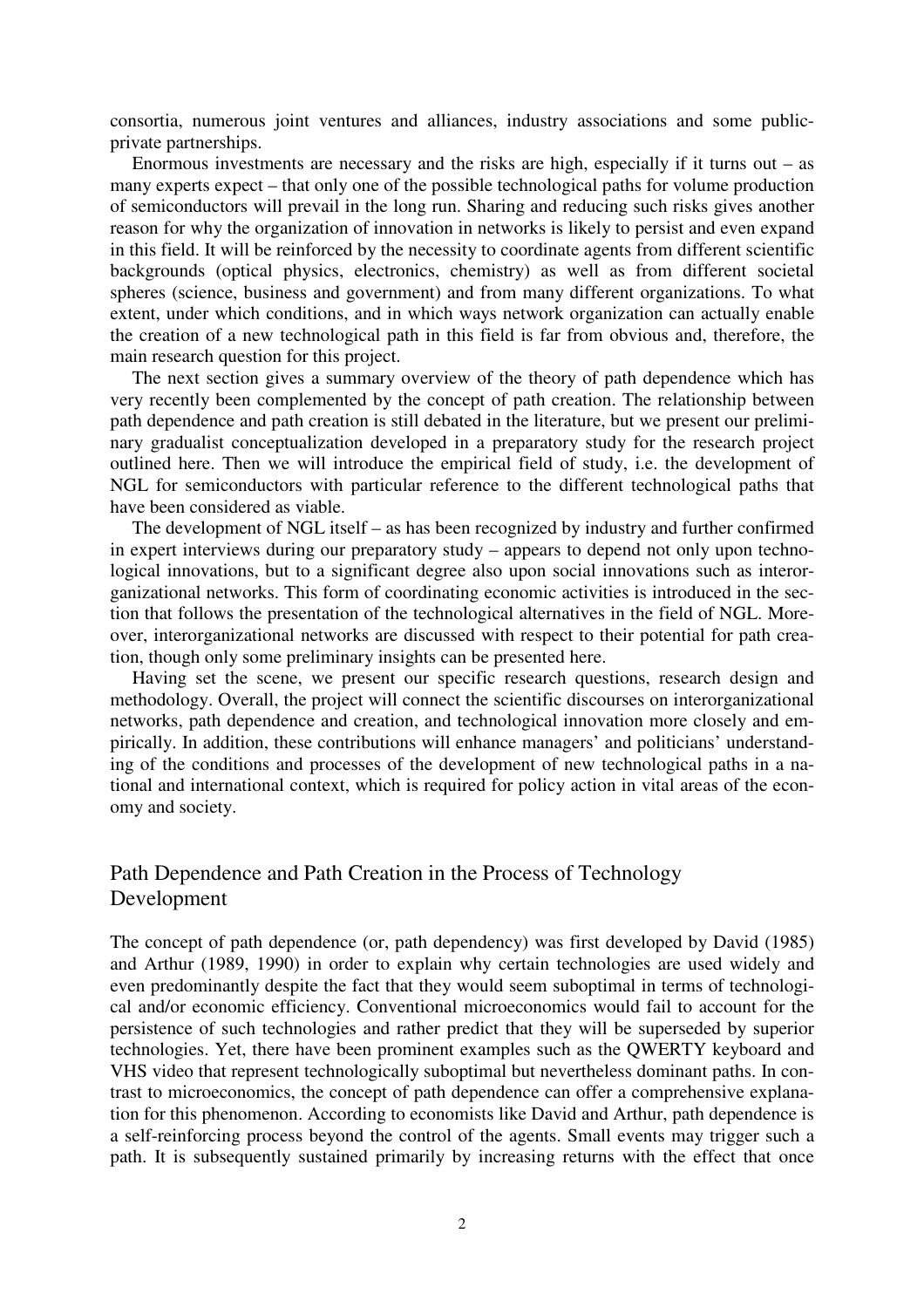there is at least some momentum the path enters into irreversibility. Thus, history matters: Out of several feasible technological options, it is not necessarily the most efficient path that prevails, but rather the one that gets adopted early – even by chance but always beyond the control of individuals or collectivities of actors – and then reinforces itself through increasing returns and lock-in effects.

Increasing returns may be caused, on the supply side, by economies of scale, sunk costs, expectations, learning effects and coordination costs. On the demand side, customs, conventions, norms, standards and network effects matter most. Indirect network effects are increasingly important in industries which, like the field of NGL, are characterized by system technologies. Because of increasing returns caused by these and other factors, the development of these technologies is surely not only "past-dependent but path-dependent" (Antonelli 1999).

While the argument of increasing returns is deeply anchored in economics, particularly in evolutionary economics (Nelson & Winter 1982; Witt 1997) and neo-institutionalism (North 1990), it connects well with social science research on innovating, organizing and networking. For instance, organizational sociologists emphasize the "isomorphism" (DiMaggio & Powell 1983) or "structural inertia" (Hannan & Freeman 1984) of institutions and – following Durkheim and Polanyi – the more general institutional "embeddedness" (Granovetter 1985) of all activities. "Cognitive and normative lock-ins" (Grabher 1993) receive some attention in socio-economic geography, while concepts like "imprinting" (Stinchcombe 1965), "absorptive capacity" (Cohen & Levinthal 1990) and "path dependence of knowledge" (Nooteboom 1997) are highly relevant in any discourse on technological and social innovation and offer organizational and/or institutional explanations of path dependencies.

Path dependence may be attributed to organizational forms, institutions, regions, fields and practices (e.g. Krugman 1991; David 1994; Braczyk & Heidenreich 1998; Pierson 2000; Ackermann 2001; Schreyögg et al. 2003) and, like organizational routines (Cyert & March 1963; Nelson & Winter 1982) and institutional contexts (North 1990; Powell & DiMaggio 1991; Whitley 1992), they are also highly relevant for the constitution of technological path dependencies in the form of "technological paradigms" (Dosi 1982) and "dominant designs" (Anderson & Tushman 1990). The path dependence of organizational forms, institutions, fields and practices is also caused by increasing returns, although the actual sources of these returns may be different from those typical for technology (Ackermann 2001).

Although the concept of path dependence explains plausibly some phenomena that were previously unaccounted for, it has been criticized for being over-deterministic. It looks at a process from the outside, focusing only on apparently inevitable self-reinforcing mechanisms, and it excludes the possibility that strategic action on the part of actors within the path can actually shape the path and even cause a break away from the path.

Recently, the concept has therefore been supplemented by the idea of path creation. Path creation, according to Garud & Karnøe (2001, p. 6, referring back to Schumpeter 1942), implies that "entrepreneurs may intentionally deviate from existing artifacts and relevance structures, fully aware they may be creating inefficiencies in the present, but also aware that such steps are required to create new futures. Such a process of mindful deviation lies at the heart of path creation." Thus, while the concept of path dependence restricts strategic action to the exploitation and – consequently – stabilization of the existing path, the concept of path creation emphasizes the role of agency without neglecting structural and institutional features (of innovation processes). The self-reinforcing process governed by increasing returns, significant momentum and some irreversibility typical for path dependence is equally highlighted, but in Garud and Karnøe's approach it is portrayed as something that is constituted by actors. Crucially, this view includes the perspectives and activities of insiders and it also implies that organizing for path creation is possible, for instance by translating ideas, breaking frames,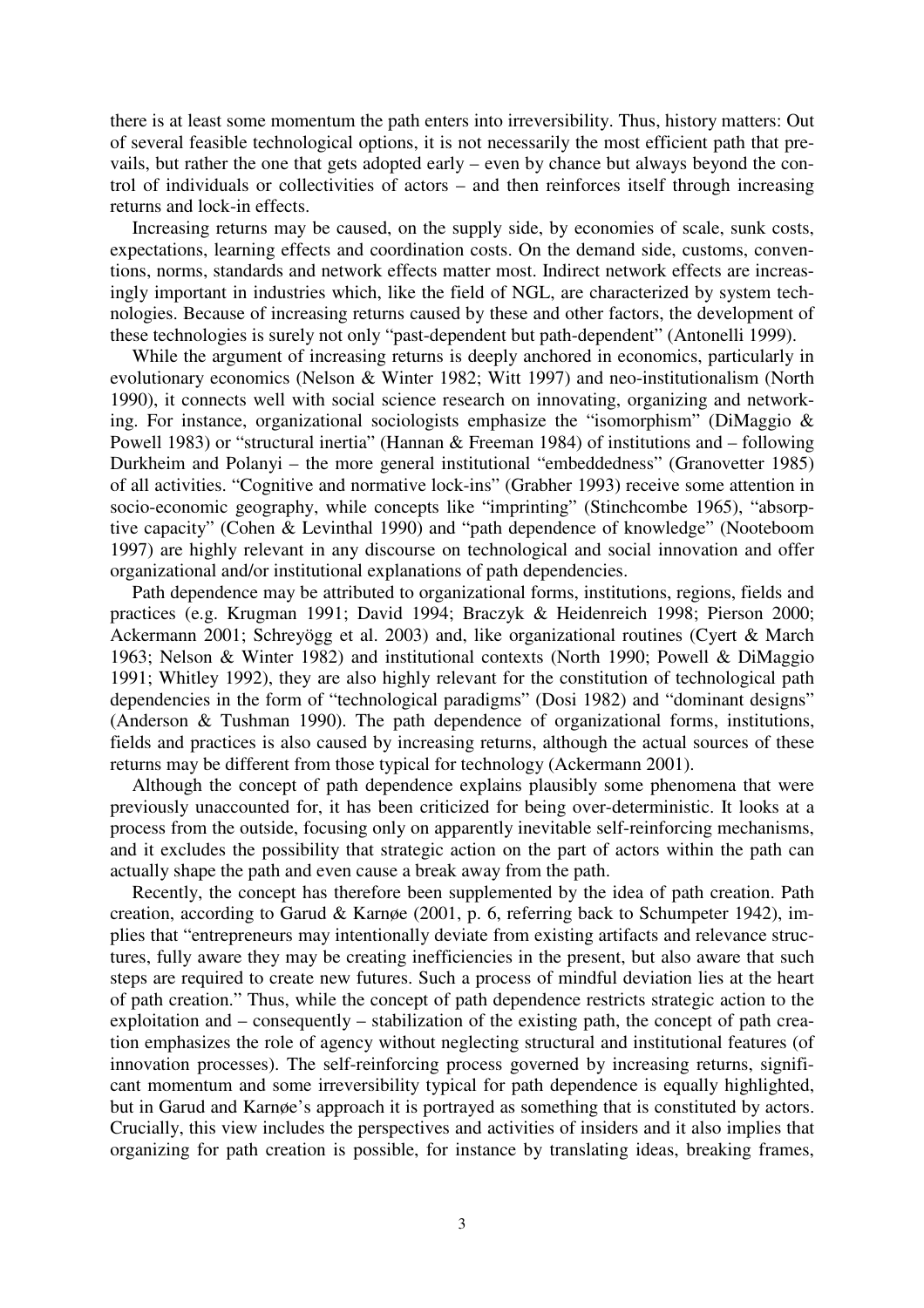mobilizing resources, building powerful collectives and negotiating rules or generating momentum into a new direction.

In recognizing agency, the way path creation bears out in practice can be expected to vary. For instance, in their comparative study of the Danish and the U.S. wind turbine industry, Garud & Karnøe (2003) identify two different approaches to path creation: "bricolage" in Denmark and "breakthrough" in the United States. It also becomes clear that path creation involves an interplay of agency and structure. Garud & Karnøe (2001) make reference to Giddens' (1984) concept of "duality of structure" which conceives structure as an outcome as much as a medium of action. From this perspective, technological objects, relevance structures, and even the possibility to create (or to destroy) increasing returns is endogenized into ongoing social practices of more or less knowledgeable and powerful agents.

While the concepts of path dependence and path creation are analytically quite distinct and to some extent at opposites, processes of technological development in the field of NGL could display features of both path dependence and creation. First of all, we propose that the notion of a 'path' of technology development contains the important assumption that it is difficult but not impossible for actors to leave or break such a path, thereby attempting to create a new path (Windeler 2003). Moreover, actors can deviate mindfully from ongoing processes that do not necessarily have the properties of a 'path' (yet), potentially also leading to 'paths-increation'.

In principle, the possibility of path creation exists independent of whether or not a previous path or non-path process emerged 'behind the back' or through strategic actors' deliberate efforts. If it exists, however, according to Garud & Karnøe (2001) effective path creation efforts require both "mindful deviation" and the mobilization of sufficient momentum by organizing "collective entrepreneurship". In other words, path creation needs to be organized in a process of "reflexive structuration" (Ortmann et al. 2000) and is undertaken most effectively by actors who are knowledgeable, powerful and are already or become through their collective activities strategically placed, using their position to generate complementary efforts within a network of relevant actors.

Such efforts by the 'path creators' need to be sustained over time. The path-in-creation needs to be shaped continuously as the new technological field emerges. In successfully creating a path of technology development, the technological innovation as such is only one element. Actors, mostly in coordinated and cooperative efforts with other actors, strive to significantly influence in a path-reinforcing way all the dimensions of the relevant "organizational field" (DiMaggio & Powell 1983; Leblebici et al. 1991). In particular, they intentionally and reflexively seek to shape:

- 1. the constellation of (inter-)organizational actors who directly or indirectly sustain technology development through, for example, organizing R&D consortia, networks, focus groups, investors, etc.;
- 2. the technologies as such through, for example, building prototypes, developing measurement and testing equipment, or bringing together representatives from different firms and professions, e.g. for funding feasibility studies;
- 3. the relevant (state) regulations or technology regimes, for example for cooperation in R&D or for pre-competitive funding of R&D activities in particular fields to bridge the gap between basic research needed in the innovation process and industrial use; and last but not least
- 4. the practices, for example, diffusion of 'best practices' or creating commitment to technology options.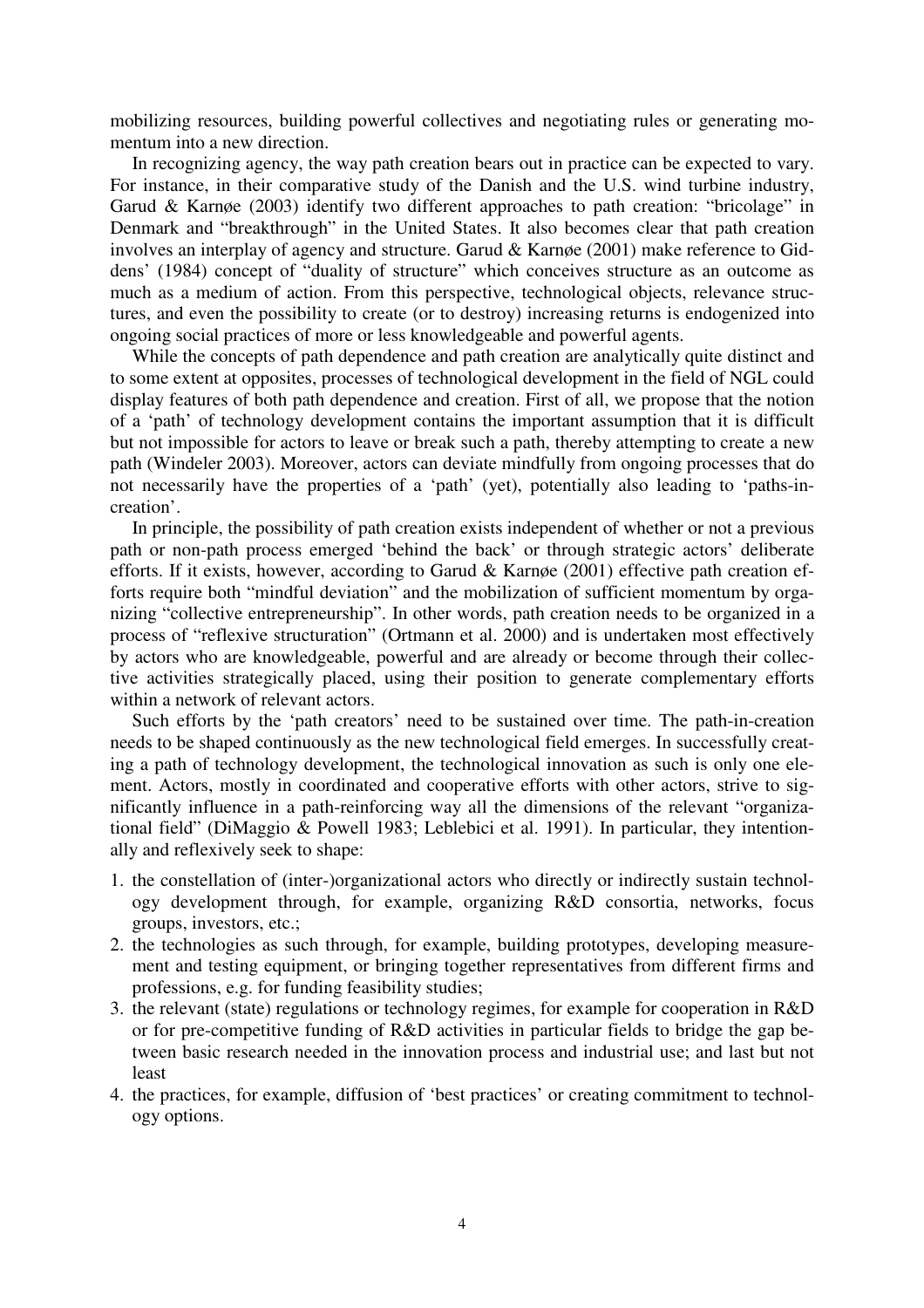Path creation can take place by successful attempts at shaping one of these dimensions or any combination across them. The empirical effectiveness of path creating efforts can be assumed to vary between the four dimensions of organizational fields and between technologies.

Another important assumption is that, in a relevant organizational field, parallel and competing path creation efforts are to be expected, i.e. (the same) actors usually – at least for some time in the process of technology development – see more than one promising alternative to the current path. With regards to technology development, as a result, a range of (radically) different technological options may be conceivable, each of which is favoured as the future path by different actors and especially by their respective 'path creators'. One further result, however, is that actors may be reluctant to lay all eggs into one basket and instead get more or less actively involved in several 'paths-in-creation' which are not yet paths. In other words, activities have to be qualified with regard to whether the actors are simply betting on an option or undertaking significant efforts at "mindful deviation" and "collective entrepreneurship".

Beyond changes in the strategic orientations of individual and collective actors in technology development, the momentum required for effective path creation is difficult to generate insofar as it is likely to be confronted with inertia and resistance to change and with the struggles between different constellations of actors striving to realize their favoured options under the conditions of particular fields. Path creation is therefore an unpredictable and risky affair due to competing options and interests. The 'old' path, different strategic orientations and structural features of organizational fields discourage mindful deviation, especially when it is (still) unclear which of several possible 'new paths' will prevail. Path creation efforts by individual actors, even strategically placed ones, very much resemble the only partially effective steering efforts by riders on a 'juggernaut' (Giddens 1990, p. 139).

It remains difficult empirically to judge whether a particular process of technology development is path dependent or actively created. In fact, it is wise to assume that any path that we can identify in empirical work will contain elements of both path dependence and path creation (Windeler 2003). We therefore propose to use a gradualist understanding, analysing indicators of both path dependence and path creation, and comparing them to see which form of technology development dominates (see Figure 1 below). Our gradualist approach has the advantage that it can also show changes over time, e.g. a path moves from 'predominantly path creation' to 'predominantly path dependence', and it allows comparison between paths, e.g. a path that is low on both dimensions and one that is high on both dimensions.

It will be a challenge for empirical work, though, to operationalize the indicators on the two dimensions. A hard and absolute numerical measurement scale will not be feasible. Instead a judgement will need to be made by researchers based on their own observations as well as on reported perceptions by respondents in the field, in order to reach a conclusion on the nature of a particular path at a specific point in time. Thus, a mix of subjective and quasiobjective indicators is required. A method combining iterative coding (akin to the procedures of grounded theory, cf. Strauss & Corbin 1990) and more quantitative network analysis seems appropriate. From our interviews with experts in the field of NGL, we believe that useful indicators for path creation and path dependence will be, for example, the impact of announcements made by strategically important actors (e.g. steering committees or their members) about technological developments and the impulses from events such as series of conferences or workshops (in which participation may be variable over time). Further indicators would be the foundation and life cycles of consortia but also simple press announcements and the responses they generate in the field, e.g. specific investments or voiced disagreement. Moreover, the development over time of relevant networks, consortia, associations etc. in terms of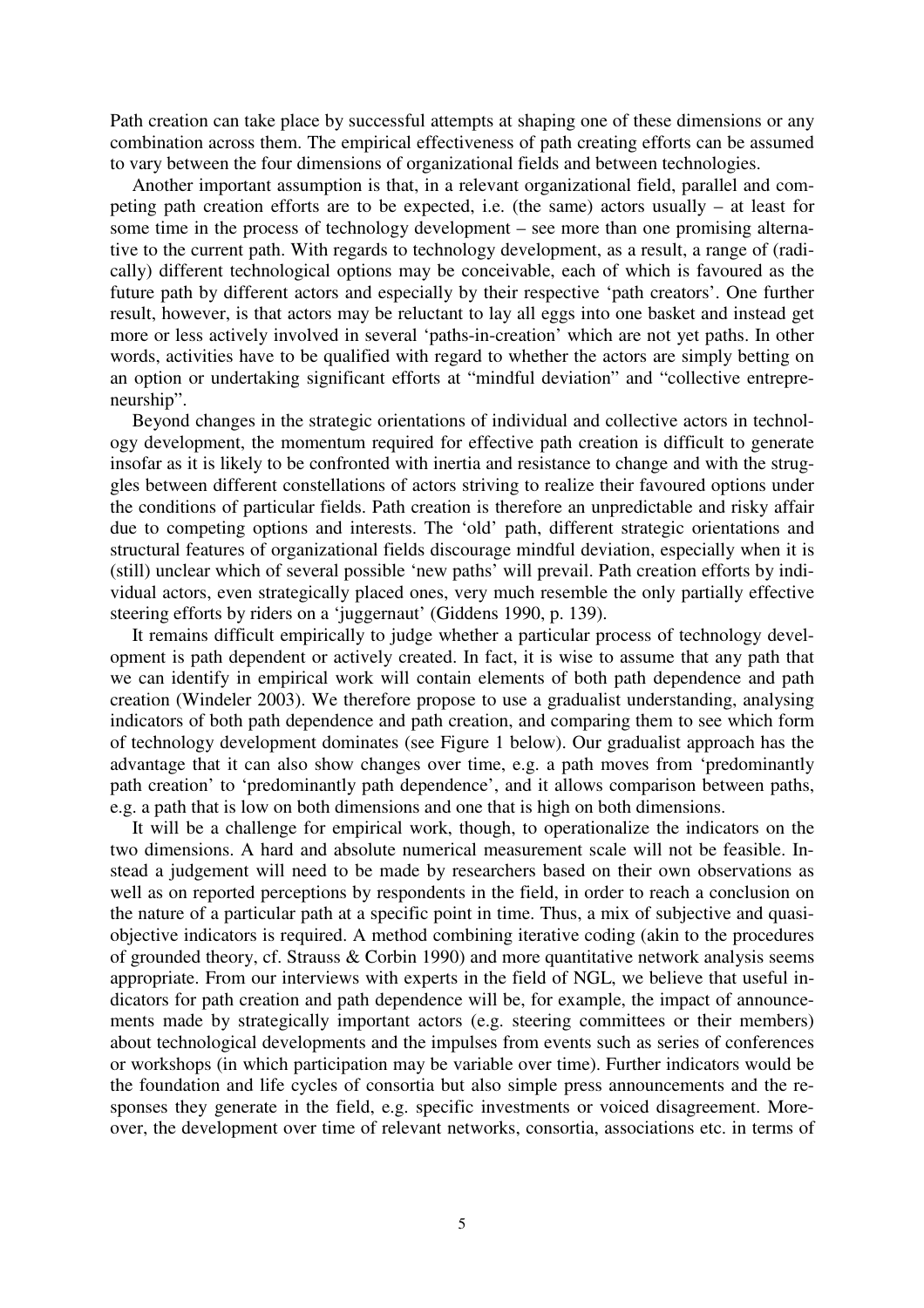size, density, multiplexity etc. could indicate path dependence and/or path creation respectively.



Fig. 1: Gradualist Perspective on Technological Path Development Between Dependence and Creation

From a structuration perspective, the operationalization of path creation and path dependence indicators can be informed fruitfully by Giddens' distinction between three recursively related dimensions of the social: signification, legitimation and domination. This means, for instance, that cognitive and normative understandings of innovation processes or technological paradigms and the related forms of resource usage have to be analysed within interorganizational networks or organizational fields. In addition, it needs to be explored whether sets of rules and resources are actively created by (a collectivity of) actors to deviate from an ongoing process or merely reproduced in a path-dependent fashion.

Moreover, structuration theory would require a look at different levels, i.e. firms, networks, organizational fields etc. and societal totalities like national innovation regimes. In this respect, our research will focus on a clear-cut set of social systems involved in NGL technology development processes: We will concentrate on the sets of rules and resources at the network level with special attention given to strategically placed actors in the field of NGL. This will allow us to investigate path-creating networks in their recursive interplay with the firm and field levels.

It needs to be acknowledged that the reflexivity of path dependence and creation practices is generally variable. However, in the case of extremely important technologies like NGL, we expect not only a relatively high degree of reflexivity within organizations, networks of firms and non-competitive consortia, but also attempts at organizing for systemic reflexivity with regard to technology development in the narrower sense and in the relevant organizational field. Nevertheless, we expect many network processes (and related organizational and field processes) to remain opaque for 'path creators'. For instance, tensions and contradictions re-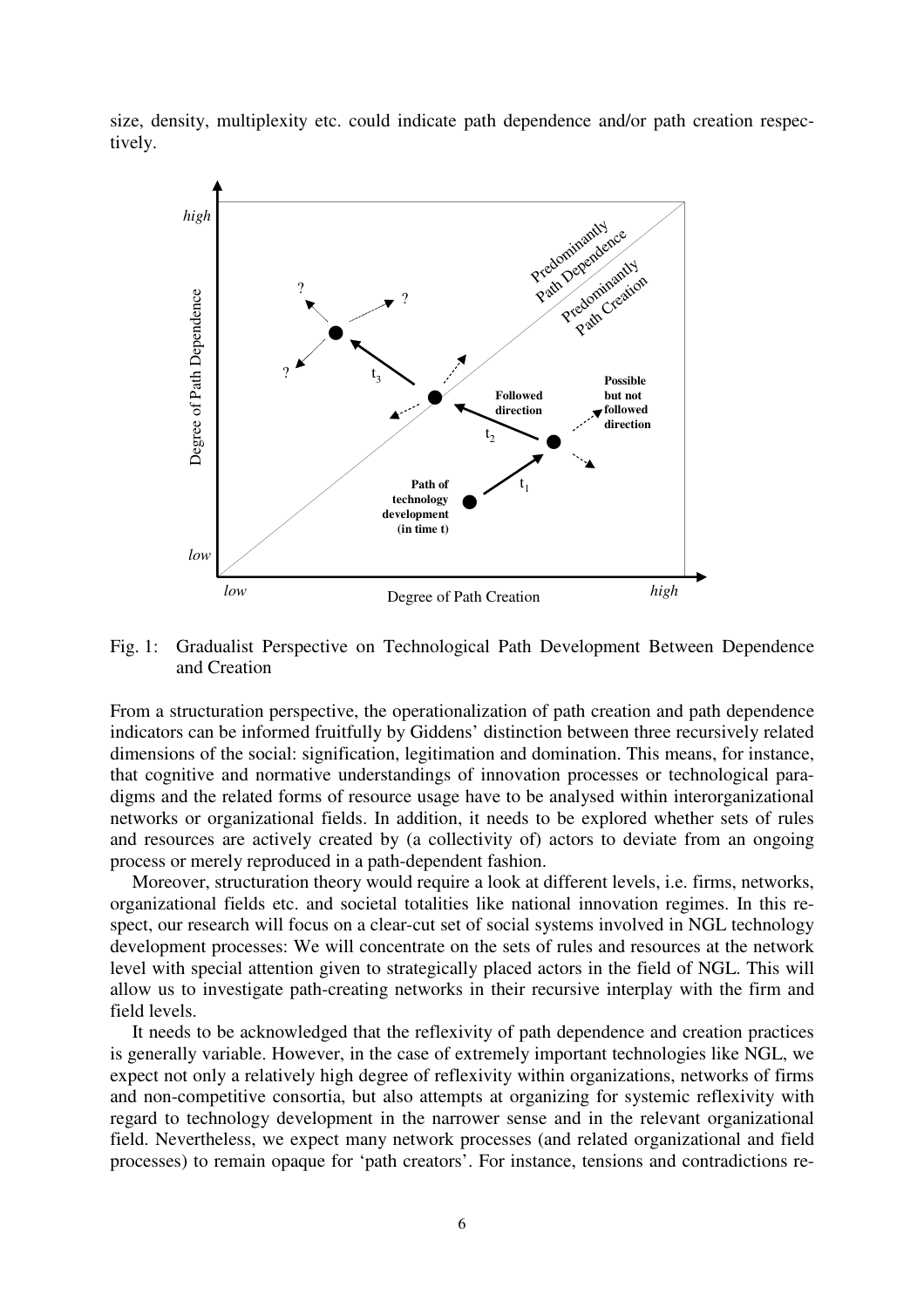sulting from the fact that competitors collaborate in path-creating networks are likely to impact the possibilities of reflexive network management. The attempted and, eventually, realized degree of systemic reflexivity has to be established with reference to the three dimensions of the social, too, i.e. rules of signification and legitimation as well as resources of domination and with reference to the interplay of different societal levels (Windeler 2001, 2003). The structurationist conceptualization thus overcomes the one-sidedness of traditional microeconomic approaches to technological paths (which are blind to the role of power) as well as that of structuralist theories (which usually over-emphasize power without seeing it as embedded into cognitive and normative processes and actual social practices).

Since the theorizing and researching of path creation has only recently started, our understanding of its relationship with path dependence offers an important step forward but will need to be refined further in our project and in correspondence with other researchers. Despite the explicit reference of scholars in this field to Giddens' theory of structuration, the potential of this approach for clarifying the understanding of this relationship has not yet been fully utilized. The same is true for the role of interorganizational networks in this process of collective entrepreneurship, although some case studies clearly demonstrate that this form of coordination has much to offer for collective organizing (Garud 2002; Garud et al. 2002).

Even if not specifically related to the issue of path dependence and path creation, the study of interorganizational networks in general has been of major concern during the last decade or so in innovation research, organization theory, the study of technology, and regional economics. For instance, "networks of innovators" (Freeman 1991) have been on the agenda of research in these fields since firms started to outsource research and development in order to reduce the investments and risks involved, and to improve time-to-market (e.g. Camagni 1991; Kowol 1997; Rammert 1997; Duschek 2002). This research, like other streams of network research (cf. Gulati 1998; Sydow & Windeler 1998; Ebers 1999; Windeler 2001), has enhanced our understanding of the economic potential of this organizational form, of the importance of initial conditions and learning processes for network development, and of the needs, possibilities and pitfalls of reflexively managing this form in order to protect it from failure (Miles & Snow 1994).

On a somewhat more general, theoretical level, networks of innovators are often researched from the perspective of evolutionary economics (Antonelli 1999). Like research on path dependence, which has been much influenced by evolutionary thinking, evolutionary economics has paid little explicit attention to agency, although these approaches have never denied the capability of agents to act strategically (Winter 1987; Aldrich 1999; Kappelhoff 2000). Consequently, evolutionary economics – in contrast to some social theories – is not well-equipped to conceptualize the complex interplay between agency and structure. Nevertheless, useful insights of evolutionary theory (e.g. path dependence, trajectory, co-evolution) can and should be integrated into a more advanced and elaborated theoretical conception of path dependence and path creation on the one hand and of reflexive network development on the other. Structuration theory, with its explicit concept of agency and its theorem of the "duality of structure" (Giddens 1984), is certainly one of the relevant approaches to integrate these insights and to develop them further (cf. Bryant & Jary 2001 for an overview of the uses of structuration theory).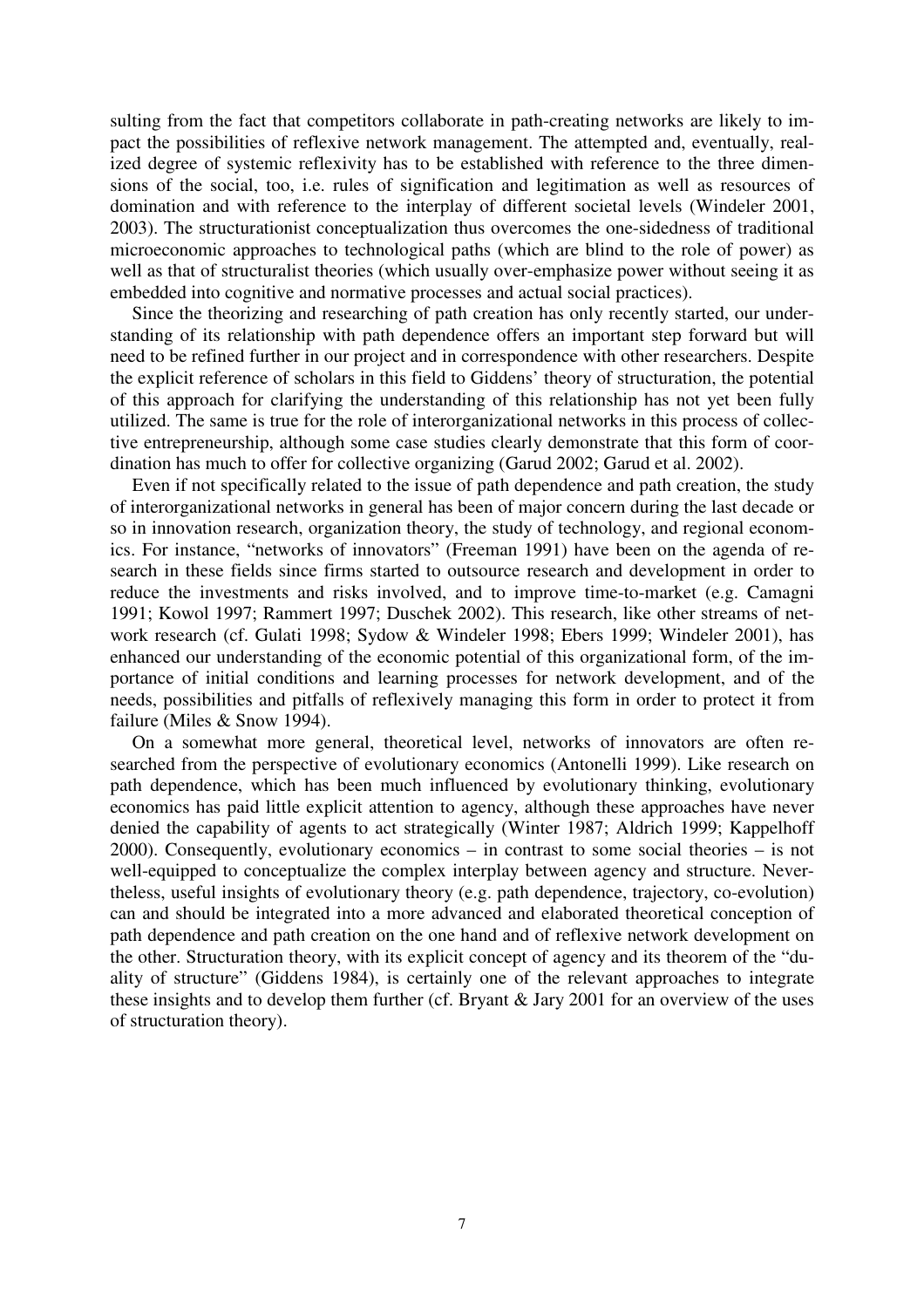### Next Generation Lithography – Enhancing the current Path vs. Pursuing Radical System Innovation

The necessity to create new technological paths in lithography is widely acknowledged, most prominently by major industry players such as Intel, AMD, Motorola and Infineon who are also involved in the process of continuous development of the highly influential International Technology Roadmap for Semiconductors (ITRS). In addition, studies like Harnessing Light – Optical Sciences for the 21st Century sponsored by the National Research Council (1998) of the U.S. have had a significant impact in the scientific and political sphere, including, for instance, the research funding policy of the Federal Ministry of Education and Research (BMBF) in Germany.

The general scenario captured by the ITRS and shared by most of the actors in the field is that by continuing to double the number of transistors on semiconductors about every 18 months (according to the so-called Moore's Law) by making the structures on the chip smaller and smaller, the present lithography technology will reach physical and economic limits before long (cf. Hürter 2003 for a critical review). Nevertheless, we can see that actors on the current path seek to extend it by developing enhancement technologies such as off-axis illumination, phase shifting masks, and optical proximity corrections. Immersion technologies (where a liquid amplifies the lens effect) are the latest invention, promising to make the current technological path based on well-known photonics and optics usable below the 65nm node. New 157nm light sources and new lens materials that are currently in development may even lower the physical and economic limit of the current path to 32nm on the chip. At any rate, we have been told by experts and could observe for ourselves that there are strong incentives for firms, especially the chipmakers, to stay on the current path for as long as possible.

At the same time, it is (still) recognized in the industry that a break away from the current path will be required, calling for the successive development of radically new technological options from current proof-of-principle devices, through alpha tools in 2005, first field tests at selected manufacturers in 2007, to the start of volume production in 2009:

..In 2001 and beyond, lithographers are confronted with two sets of challenges. The first is a consequence of the difficulties inherent in extending optical methods of patterning to physical limits, while the second follows from the need to develop entirely new, post-optical lithography technologies and implement them into manufacturing. Not only is it necessary to invent technological solutions to very challenging problems, it is critical that the costs not be increased because of the new methods" (ITRS-L 2001, p. 1).

The "technological paradigms" (Dosi 1982) for NGL options are quite different. For instance, when extreme ultraviolet light (EUV) is used, the wavelength becomes so short that the light can no longer be transmitted through lenses, but instead needs to be reflected by mirrors, because the lens would absorb the light, and the process has to happen under vacuum conditions, because EUV light is even absorbed by air. Other technological options are equally radical, for instance, maskless technologies, given that to date the mask is a crucial (and expensive) component in the process. Like the present technology, the new options imply highly complex systems, but will be based upon an entirely new generation of technologies with some completely new components: xenon plasma or gas emission (as the EUV light source), condenser optics, mirrors (instead of lenses), new materials for chip masks, resists, and silicon wafers. Experts agree that all technological options for NGL imply the creation of a new technological path which will be characterized by artifacts differing radically from the existing ones. This holds major strategic and (inter-) organizational implications for all the actors involved.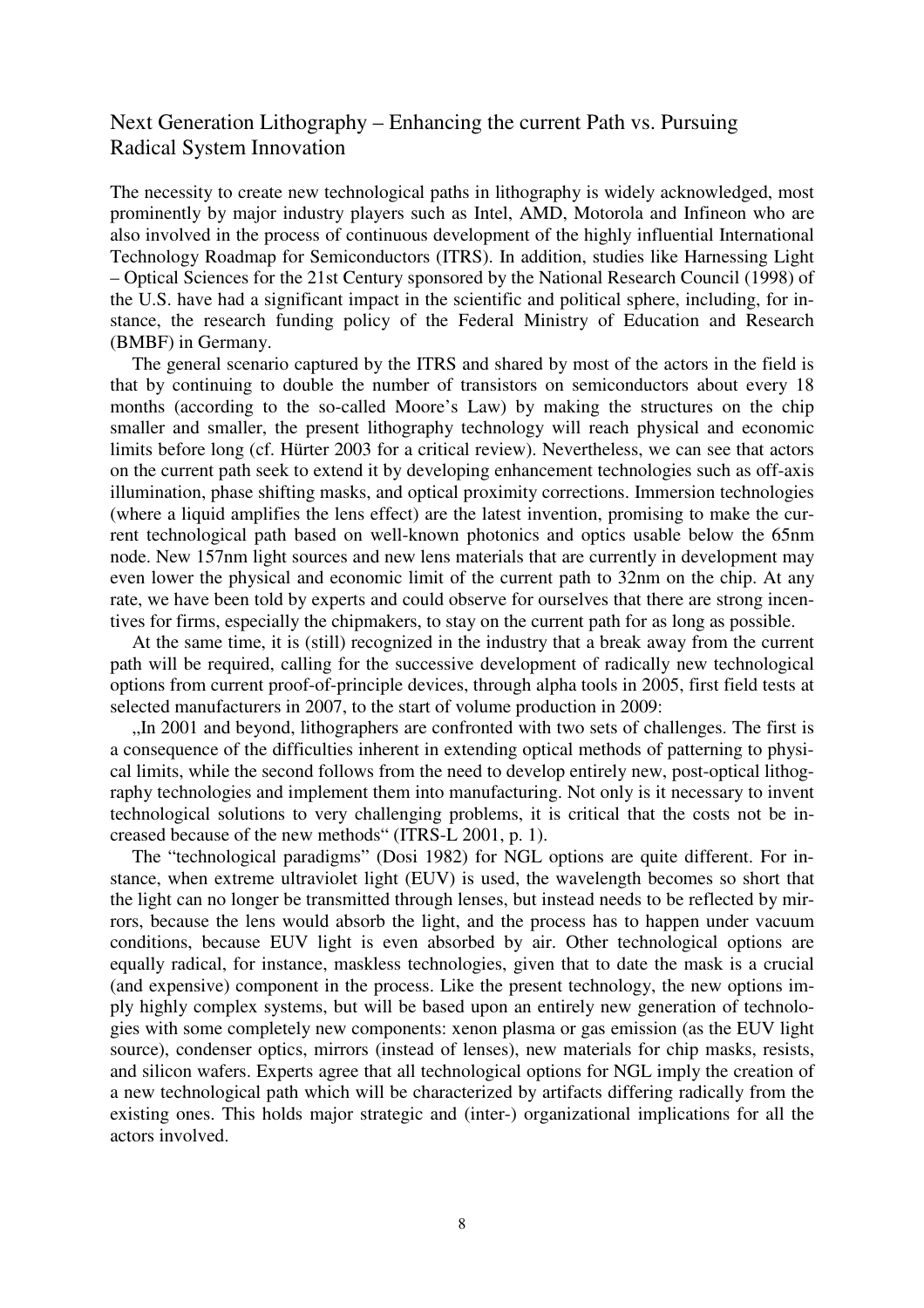The system character of any lithography technology means that innovating NGL not only involves integrating complex sub-systems and components, but also highly specialized knowledge from different disciplinary fields (optical physics, electronics, chemistry). It follows that specialized research institutes as well as some big and many small and mediumsized firms are strategically placed actors in the process of path creation for NGL. Moreover, a system integrator (like ASML in Europe, and Canon and Nikon in Japan) and several subsystem integrators (like Zeiss for the optical and Infineon for the resist technology in Europe) are needed for technological innovation which, thus, is likely to resemble a distributed innovation process coordinated by networks (Rammert 2000). In fact, innovating NGL, in the view of most actors in industry and research, seems to involve a significant degree of interorganizational collaboration both nationally and internationally. In addition, once the system technology is in place, manufacturing and marketing is likely to take place in interorganizational networks, too. Overall, because of the huge investments necessary for creating a new path in this technological field, "closely coordinated global interactions among government, industry, and universities are absolutely necessary to narrow the options for these future generations" (ITRS-L 2001, p. 14). In other words, there is also the generally shared view that only one path can actually be developed to the degree that it can be used for volume production. At the moment, experts see extreme ultraviolet lithography (EUVL) as the most likely candidate, although many technological and economic obstacles still need to be overcome.



Fig. 2: Present and New Generation Lithography Systems

Figure 2 illustrates the present situation as it can be inferred from the literature, business press, conference proceedings and from the interviews we conducted. First of all, there is a strong drive, as stated above, to continue on the current photon path at least for a while. We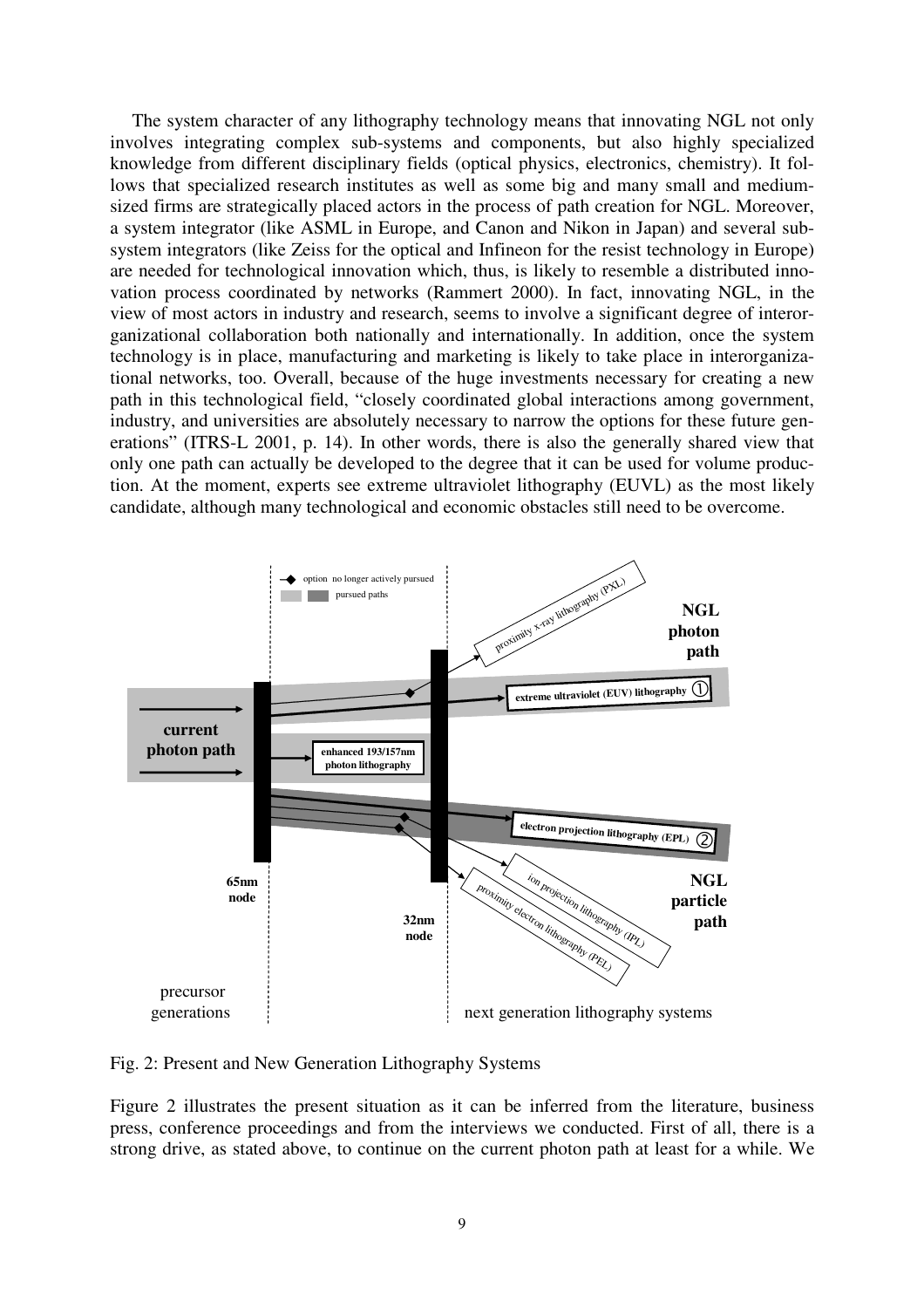can see strong elements of path dependence here but also collective strategic action in the form of developing enhancement technologies on the present path. However, in sharp contrast to the NGL paths, experts expect that the current photon path has no future beyond the 32nm node due to currently unquestioned basic physical limitations. Second, there is the NGL photon path which is still related to the conventional photon path but operates at wavelengths and energy levels that are not comparable to the lasers used today. It necessitates innovation in practically all parts of the lithography system. This potential path was for a particular period of time made up of two main trajectories for volume production: synchrotron lithography (PXL) and EUVL, the latter of which has continued and become the favorite alternative. Third, another potential path captured for a while three technological options for volume production based on particles (instead of light): proximity electron lithography (PEL), electron projection lithography (EPL), and ion projection lithography (IPL). Further technological options, most notably maskless technologies, are also researched but are not seen at this point in time as contenders for volume production systems.

In fact, at the end of 2003, the industry was increasingly geared towards EUVL as the most promising path, being the most advanced out of the different trajectories and receiving more investment and support from major players than other contenders (see, already, OLE 2002). Interestingly, x-ray (or synchrotron) lithography was once considered to be the furthest developed option: "However, industry support for x-ray lithography appears to be waning primarily because of the difficulties encountered in making masks suitable for the geometries less than 100 nm" (Levinson 2001, p. 354). A major proponent of this technology, Canon, has (again) started to invest in the development of EUV technology.

EUVL currently finds the most support, not only in Europe and Japan but also in the U.S.. In March 2001, IBM, which already collaborates with Nikon in the development of EPL, announced that it is to join the EUV consortium made up of six important chip producers and strategically led by Intel (LaPedus 2001a):

In spite of the technical challenges, EUV lithography has shown sufficient promise to be pursued as a successor to optical lithography. A consortium of several integrated circuit manufacturers – Intel, AMD, Motorola, Micron, IBM, and Infineon – have formed an EUV Limited Liability Corporation (LLC) to fund development of this technology, including the fabrication of a full-field exposure tool, the Engineering Test Stand" (Levinson 2001, p. 346).

Two years later, the EUV LLC has already achieved its aim and provided the 'proof of principle' that EUVL is feasible, even if there are many unresolved issues left. At an EUVL Symposium in Antwerp in September 2003, the range of participants and their confidence in realizing EUVL has given impressive evidence for the momentum and "collective entrepreneurship" that this path-in-creation has already gained (IMEC 2003). At the same time, however, the target of 2007 as the year that EUVL could be used in volume production has been put back. 2009 is now the year that stepper makers such as ASML aim for. Experts tell us that, even in 2009, only the first full-scale systems will be installed at a small number of chip manufacturers. Nevertheless, some chip makers, especially Intel, strive to realize this option in order to stabilize their reputation for technological leadership associated with their brands (see Wittke 2003 for the changes in Intel's strategic behavior over time). Besides strategic interests and initiatives in distributed innovation processes, this shows that the move to EUVL is still far from inevitable or irreversible, because important technological and economic issues still need to be resolved, but also because the current path and other new options continue to compete for resources. Being engaged in EUVL development is therefore still risky and a highly expensive "mindful deviation". Since only one option will survive, according to the expectations of industry experts and announcements by the chip makers, strategic activi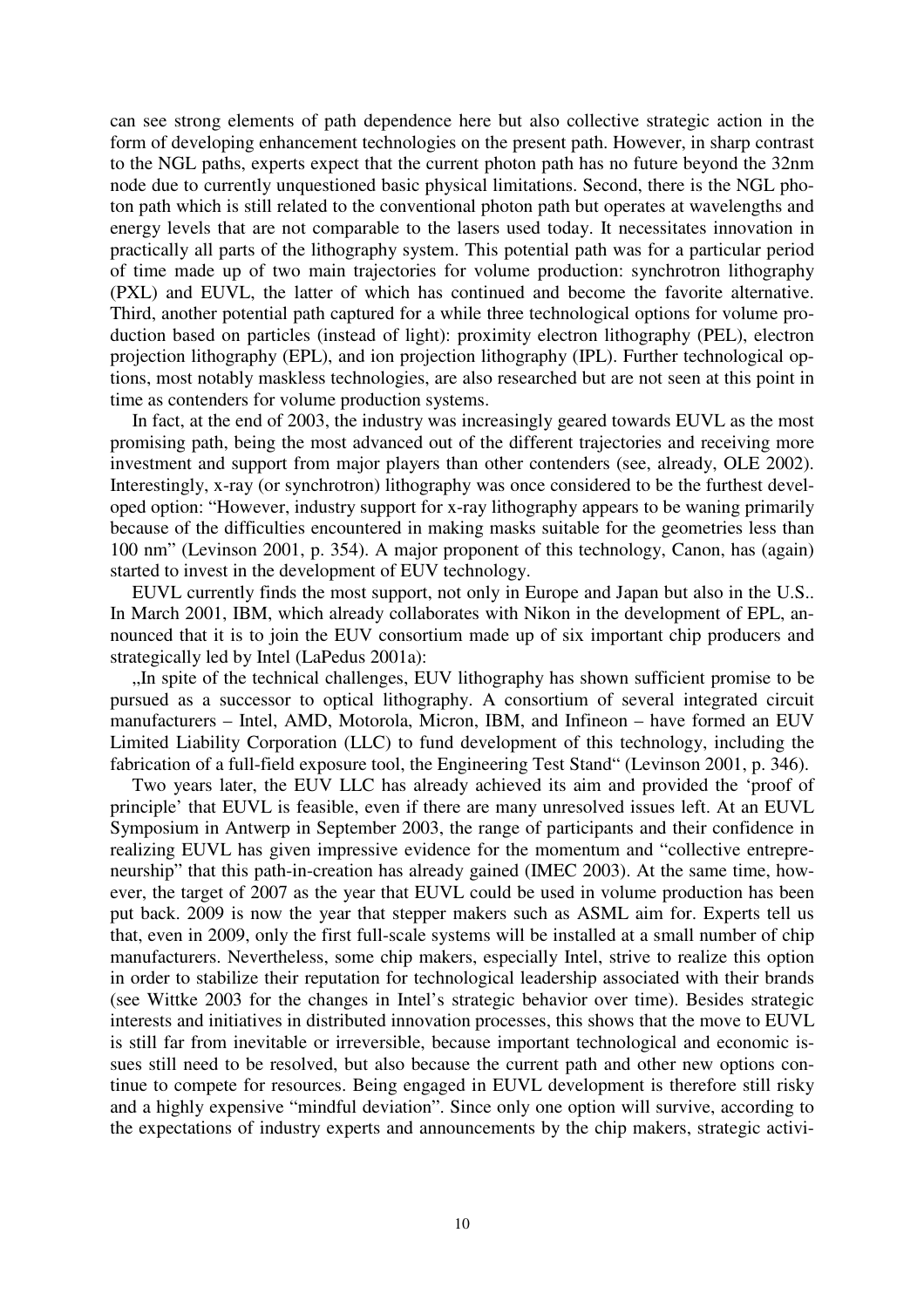ties will not only affect relevant economic opportunities directly related to NGL but also beyond the path creation process.



Fig. 3: The German EUVL Consortium (Aschke 2001, modified and updated)

In Germany, not least thanks to a funding program by the BMBF and initiatives by associations (such as the VDI), a German EUV consortium – closely connected to the Dutch firm ASML as the system integrator who, in the end, sells the steppers to chip makers – was formed at the end of 1999. Infineon, Zeiss and all the other current members of this consortium (Figure 3) sustain interorganizational relationships which go well beyond the membership status. For instance, Carl Zeiss SMT AG is in a strategic alliance with ASML, the world's biggest manufacturer of lithography systems, to the effect that they are their exclusive supplier of optics. Through ASML, the German EUV consortium has gained access to Intel (LaPedus 2001b) which is of outstanding importance for the further development of this NGL path. In fact, most of the competitive subsystem suppliers for EUVL are located in Europe and particularly in Germany. ASML as a system integrator is also European but its main competitors, Canon and Nikon, are Japanese. And the actual buyers of lithography systems tend to be American chip manufacturers, first and foremost Intel, besides a significant Asian market. EUVL is therefore developed in the context of a global supply chain with a strong German-American axis from specialist suppliers through integrators like ASML to the big customers such as Intel.

Besides EUV lithography, two other options remain relevant: First, the enhancement of the current photon path; second, the EPL option. As Figure 2 shows, all other options have already been or are likely to be abandoned before the 32nm node. With regard to EPL, experts consistently state that this option is technologically feasible, but more limited in throughput so that for economical reasons it will be less usable for volume production. In the late 1990s, EPL was still seen as a strong competitor to EUVL, but major companies have decided in the meantime to divert their efforts away from EPL. For instance, ASML ended the SCALPEL joint venture with Applied Materials Inc. and Lucent Technologies in January 2001. Nevertheless, many companies are still working on EPL. For instance, Nikon collaborates with IBM to produce exposure tools: "With such development efforts, it is expected that a great deal will be learned about electron projection lithography over the next years" (Levinson 2001, p. 352).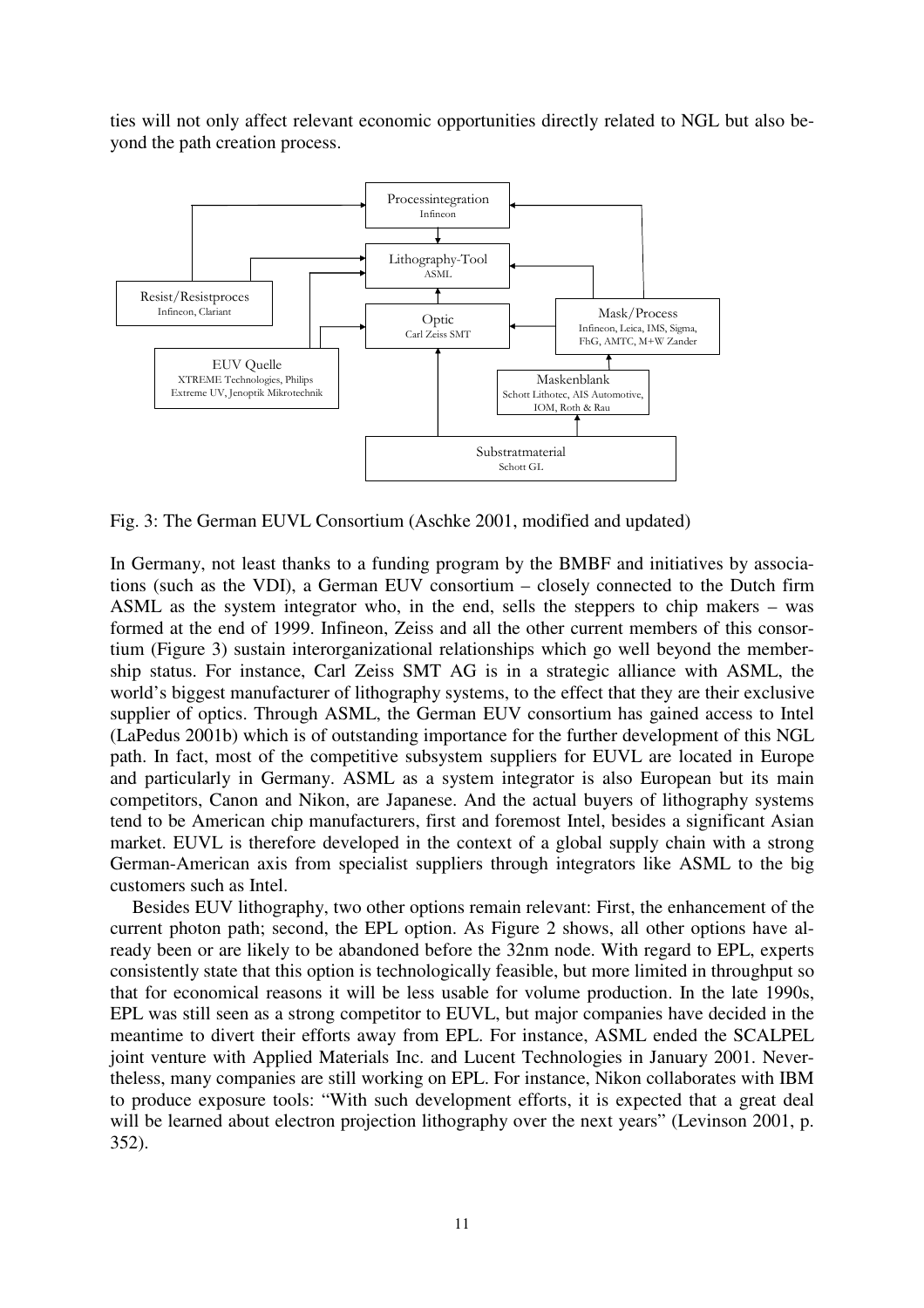The overall picture illustrates why, given the enormous investment necessary for NGL tools, actors in the field fervently spread the message that it is "absolutely necessary to narrow" the options down (ITRS-L 2001, p. 14). At present, the developers and supporters of the different technological paths outdo each other in announcing so-called alpha and beta tools for their favored paths. These tools are necessary predecessors to the production-ready system for the 32nm node now targeted for 2009. Those who are first are more likely to set the industry standard, attract most industry players and thus generate the degree of momentum and irreversibility necessary for sustainable path development.

The very few empirical studies of the organization of the optoelectronics industry to date (Miyazaki 1995; Hassink & Wood 1998; Hendry et al. 2000a, b; Hessinger et al. 2000) show that the research and development as well as the manufacturing of these technologies are in fact organized on an international scale, yet they are regionally concentrated:

"Following this pattern, the opto-electronic industry is now characterized by large numbers of high technology SMEs [Small and Medium Enterprises] concentrated in regional clusters and engaged in symbiotic relationships with multinational firms" (Hendry et al. 2000b, p. 132).

These SMEs develop and manufacture components. Some of them may even qualify as sub-system integrators. As such they are tied to the networks of relationships organized by the few global players in this industry which, like ASML and Nikon, act as system integrators. In the area of NGL, though, the relevance of regional clusters is seen by experts as less pronounced and we will need to investigate whether this continues to be the case when the new technologies become more advanced and move into production. Developing next generation lithography is clearly an international or even global game, but it may be no coincidence that some very strong suppliers are located in certain regions traditional for the industry.

### Organizing for Path Creation: Reflexive Network Development

Organizations are highly relevant in modern societies (Perrow 1991) since a large proportion of social interactions take place in and are shaped by organizations. Organizations themselves should be seen as embedded in organizational fields. "Organizational fields", according to DiMaggio & Powell (1983), "in the aggregate, constitute a recognized area of institutional life: key suppliers, resource and product consumers, regulatory agencies, and other organizations that produce similar services or products" (p. 143). It is important to recognize that despite the deterministic neo-institutionalist heritage attached to the concept of organizational field, it can be (and should be) opened up in order to embrace agency and entrepreneurship. Moreover, organizational fields need not be restricted to industries or geographical regions. Organizational fields can be issue-based (Hoffman 1999, Anand & Watson 2004). And the development of NGL can be seen as an issue around which a field is constituted in which different competing constellations of actors strive for their goal attainment and where the structures of the field are medium and result of their activities. Actors in the NGL field are sometimes global players and eventually involved in what we would call path-creating networks. These are defined as interorganizational networks, focusing on the creation of conditions that enable such networks to mindfully deviate from existing artifacts and relevance structures.

Interorganizational networks seem to be an increasingly necessary, even if not sufficient condition for the possible creation of new technological paths. This is particularly true in fields of complex system technologies like optoelectronics in general and NGL in particular. The experts we interviewed – who in their day-to-day responsibilities tend to be concerned with technological issues – clearly recognized the vital role of interorganizational networks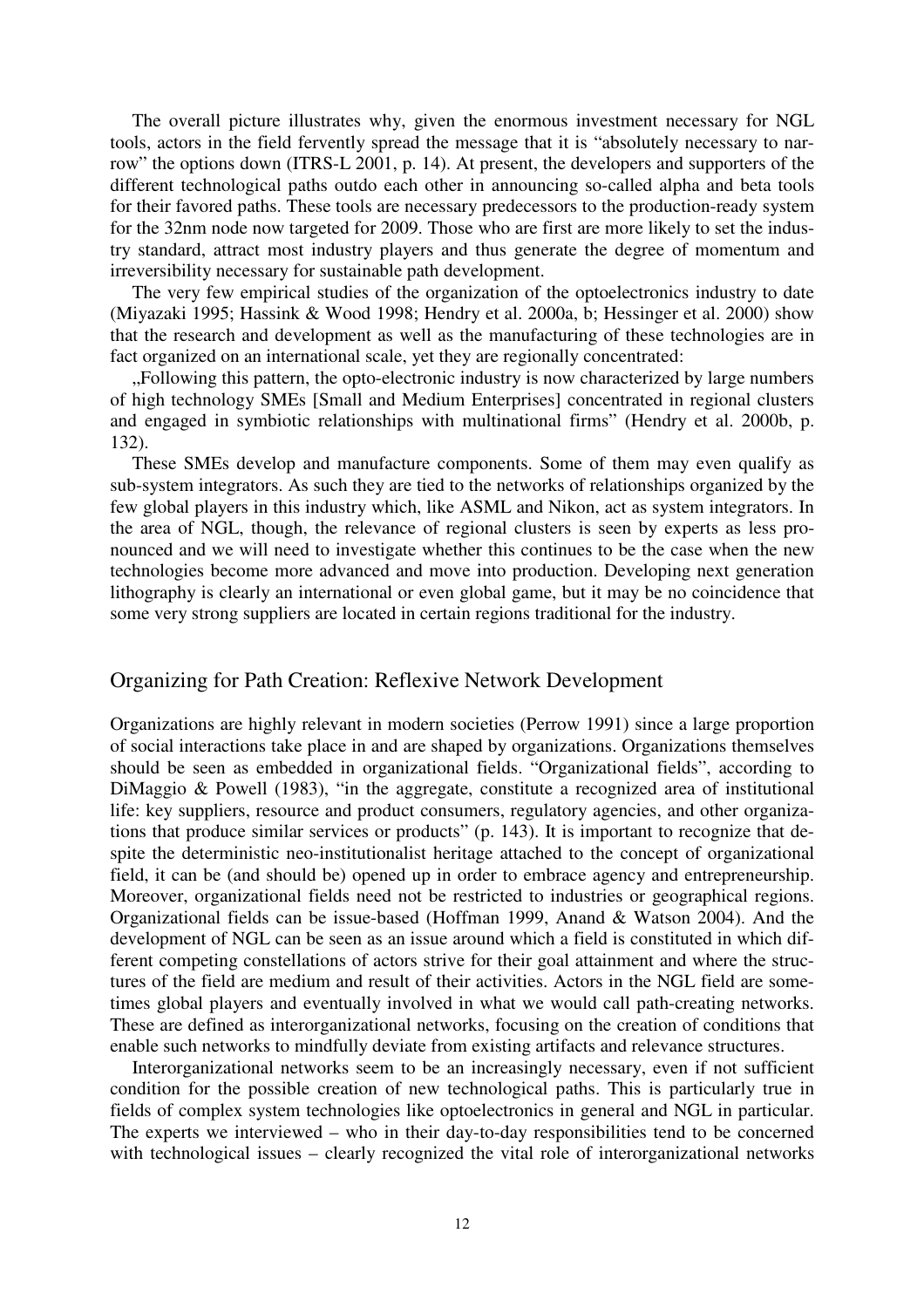not only in coordinating dispersed and highly specialist simultaneous research and engineering, but also in gaining support and consensus on technological options. To some extent, networks of interorganizational relationships emerge from simple business transactions that intensify over time or happen to run into particular opportunities or challenges. However, networks can also be organized reflexively, i.e. actively and intentionally created and sustained, (re-)producing rules, resources and experiences strategically. The active creation of networks is increasingly sought by companies and also by government bodies in Europe, the U.S. and Japan – the German BMBF is no exception (see www.kompetenznetze.de). The latter offer financial support for the organization of interorganizational collaboration in the field of research and development, supporting regional clusters (e.g. the eight regions belonging to OptecNet Germany), but also – especially in the field of EUVL – national consortia (e.g. the BMBF-sponsored German EUVL consortium) and international programs (e.g., at the EU level, MEDEA+).

A perspective on reflexive network development, which is based upon Giddens' (1984) structuration theory, conceives managing interorganizational networks as developing networks actively and intentionally (Sydow & Windeler 2003). Although actors vary in degree and kind of reflexivity, management practices are usually based on a general awareness and knowledge of the structural possibilities and constraints of action in the particular context. The continually actualized knowledge basis is not only built up by reflexive monitoring and rationalization of network practices in organizational fields, but also by systematic comparison of the network form with alternative forms of coordination – i.e. with markets and hierarchies (Windeler 2001, p. 334). In their management practices, actors more or less reflexively refer to rules and resources of the network in order to influence these very structures in a way that increases network efficiency and effectiveness, or – in early phases of network development – simply renders interorganizational collaboration more stable (Sydow & Windeler 1998). Thus, the concept of reflexive network development overcomes both the deficiencies of evolutionary understandings which lack an explicit concept of agency and the shortcomings of interventionist concepts like "transorganizational development" (Cummings 1984) which by and large ignore the relevance of structures (Sydow 2001).

The reflexivity of these processes can, to some extent at least, be decoupled from individual actors and thus be institutionalized at the network level, the organizational level and/or even at the field level (Windeler 2001), as evidenced by the activities of the International Sematech consortium. Such an institutionalized reflexivity could then become "the very basis of system reproduction" (Giddens 1990, p. 38). Although more reflexivity does not necessarily mean more efficiency or effectiveness, in the area of interorganizational networking in general and in the field of developing NGL in particular we would, at least, put forward the proposition that more reflexivity in the network makes the creation and realization of a technological path more likely, because path creation implies "mindful deviation" in order to generate self-propelling momentum for "collective entrepreneurship" in an organizational field. Finally, more reflexivity implies that actors notice that interorganizational networks are not guaranteed to be flexible. Path-creating networks could develop cognitive and/or normative lock-ins, if not managed properly (Grabher 1993; Gargiulo & Benassi 2000).

There are several indications that the degree of reflexivity in developing interorganizational networks in the field of NGL is relatively high and still increasing. Experts confirm that companies and agencies continuously monitor the networking activities within and across the triads – especially by participating regularly, for example, in important conferences – and they take action in order to be associated with strong partners instead of competing on their own. Some experts, for instance, speak of the "ASML network" and the "Nikon network", i.e. networks around key system integrators (cf. Brusoni et al. 2001), while their competitor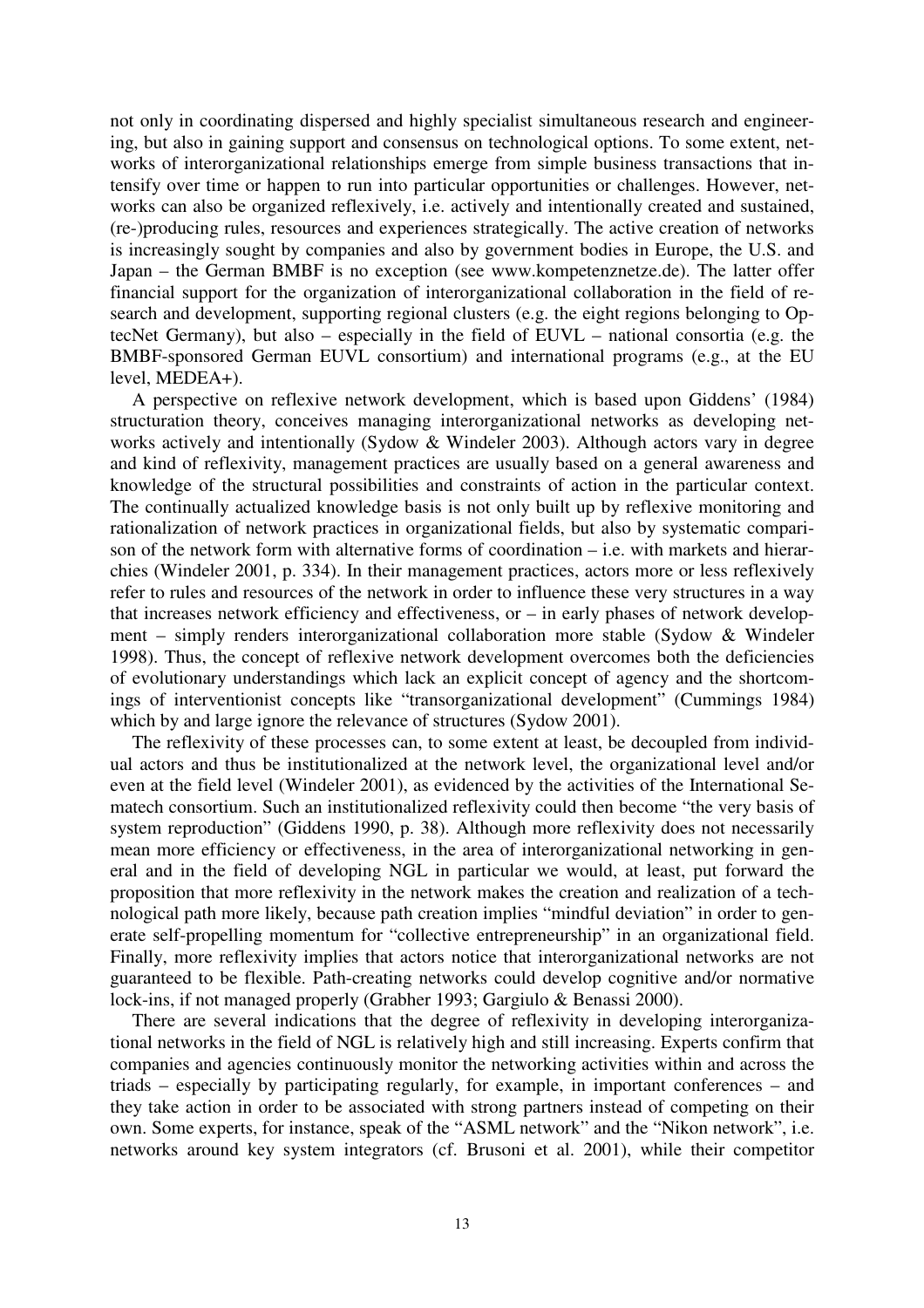Canon apparently pursues a rather integrated model of research and development in the field of lithography. Most importantly perhaps, governments in Germany, the European Union and the U.S. are now much more conscious of the economic importance of interorganizational networking for innovating technologies. This is reflected in programs such the BMBF's OptecNet and EUVL program. However, it is unclear to what extent and how such national initiatives take into account the fact that they already encounter, on the one hand, an intensively and globally networked technology-related field in which R&D consortia, joint ventures, industry associations, and public-private partnerships are the most visible organizational forms of collaboration. On the other hand, these forms of collaboration transcend national boundaries and the discretion of a single nation state or triad. (The fact that the success of the German EUVL consortium is heavily dependent on the Dutch system integrator ASML is a strong case in point.) At any rate, innovating NGL will be constituted in and through interorganizational networks which are at least partly able to use different contexts for their activities. Whether these are really path-creating networks is an important question that needs to be explored.

### Specific Research Questions

Against the conceptual and empirical background outlined above, four questions will be at the center of our research project, which – in terms of theory – will be based on a structurationist reconstruction and clarification of the interplay between path dependence and path creation and the role of reflexive network development in the international context of innovating next generation lithography:

- 1. How is the creation of new technological paths in the field of NGL possible in the face of existing paths and their technological, organizational and institutional dependencies? In particular, which constellations of actors (including large industrial players and specialist suppliers, pre-competitive consortia and research institutes, trade associations and government agencies) as well as technologies, regulation and practices foster or hinder such a development?
- 2. What is the nature and the role of interorganizational networks and their more or less reflexive development in the evolution and creation of technological paths, i.e. what is the impact of social-organizational innovations on the process of innovating technology?
- 3. How can path-creating networks be identified and structurally characterized? In particular, how can they be understood in terms of origin, domain, membership, coordination, strategic leadership or – more generally – sets of rules and resources (re-)produced more or less reflexively by constellations of actors? How do they differ in the degree of embeddedness in technology fields and in the impact of these fields on technology development?
- 4. What are the implications of the national and international scope of path-creating networks in technology fields? In particular, how is technology development influenced by the fact that chip manufacturers as customers are primarily located in the U.S. (and Asia) while the suppliers of subsystems are European (and predominantly German) and the system integrators European (ASML) or Japanese (Nikon, Canon)?

The overall aim is, therefore, to enhance our understanding of organizing as a key factor in innovating technology across national, organizational and disciplinary boundaries. We will apply existing theory on interorganizational networks to the empirical field of NGL and thereby gain valuable new insights for both theory and practice that are highly relevant also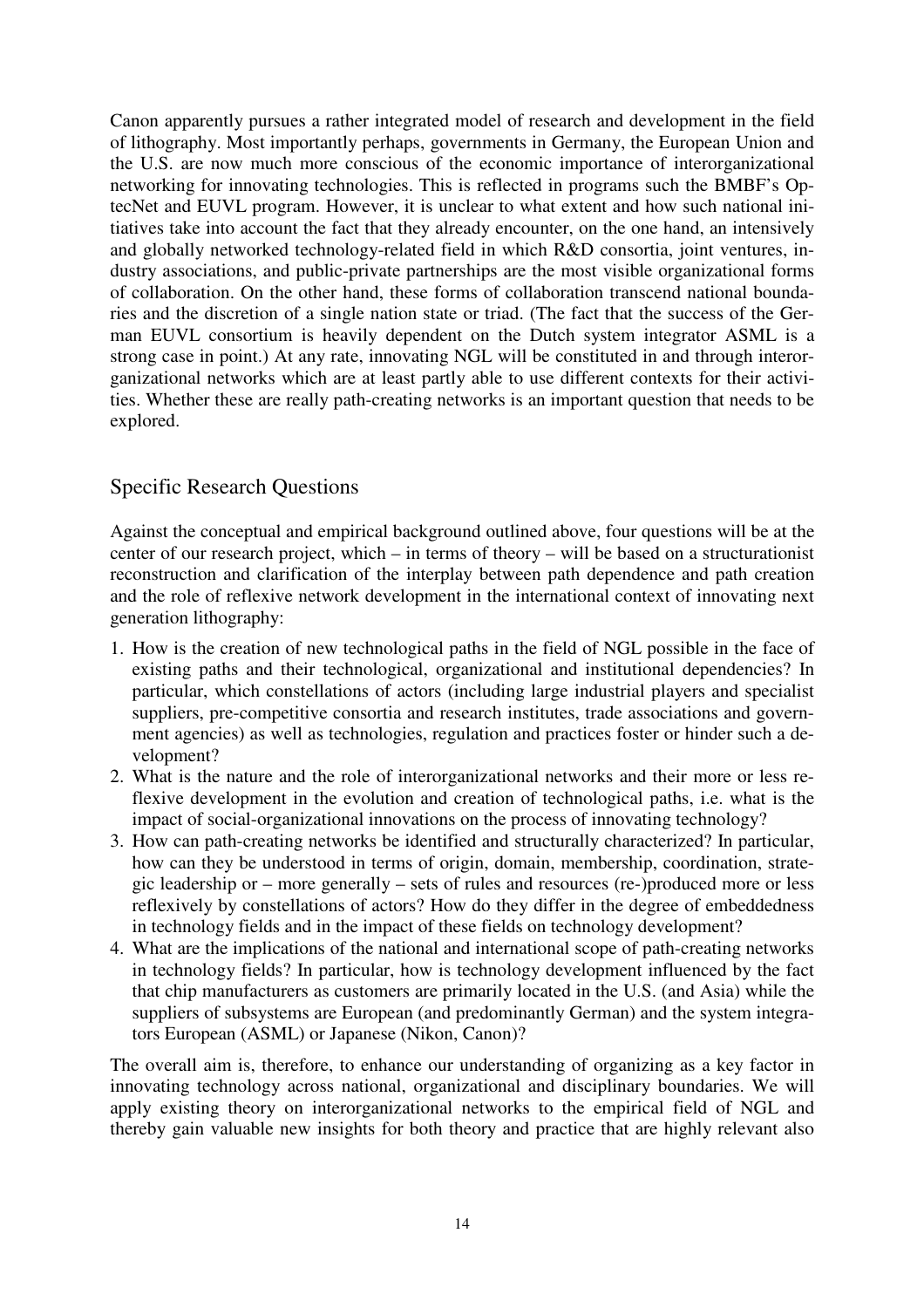with respect to the interplay of the development of national societies and economies on the one hand and basic technologies at a global level on the other.

### Research Design and Methods

Our research design is based on information about the status of NGL development which we have obtained through secondary sources such as conference proceedings and relevant business news but, most importantly, through in-depth interviews with 17 experts, including academics, agencies and practitioners, conducted in preparation for this project mainly in the second half of 2003.

We will study three distinct technological options in real time, but with different weight: extreme ultraviolet lithography (EUVL), 193/157nm enhanced photon lithography, and electron projection lithography (EPL).

First, EUV lithography is considered to be the most important technological option and the most likely path for NGL. Although experts are in agreement that the first EUVL systems for volume production will only be available in 2009 at the earliest (not in 2007 as scheduled in the ITRS roadmap in 2001) to a select group of chip manufacturers and that there are still major technological issues to be resolved, interorganizational activities and collaborative efforts in the area of EUVL have increased in 2003 and it appears that the success of various projects that prove the feasibility of EUVL is already generating considerable momentum. This pathin-creation will therefore receive the largest share of our attention.

Second, experts say that chipmakers in particular have an interest in continuing the known photon technologies for as long as possible through enhancement technologies. This could postpone further, and possibly even jeopardize, the introduction of EUVL. We will therefore investigate the efforts undertaken to extend the current 193nm path and its 157nm successor and analyze, if the continuation is due to path dependence or a kind of path creation aimed at preventing the emergence of a new path. Interestingly, we have noticed that some key actors, especially chip manufacturers and system integrators, are engaging in EUVL and photon path enhancements at the same time.

Third, EPL remains a technological option which in the late 1990s was still ahead of EUVL as the most promising candidate and is now perceived as a technology that, although still followed by some significant players, might be useable only for specialist niche markets. We will investigate the development of this path over time, but not as intensively as EUVL and the option of enhancing the current photon path. It will be interesting to reconstruct, though, how actors made their choices between EPL and EUVL, how the respective networks developed and gained or lost momentum. When we focus on EUVL, it should be possible to portray EPL in contrast.

In fact, it is far from clear which of the three paths that we focus on will be dominant by the time our project will be concluded, but we expect that our research design will enable us to present interesting findings on the fate of the current photon path, the successful new path and one path that looked strong but then did not prevail. Moreover, we will take the opportunity to explore why the other technological options (i.e. PXL, PEL, IPL; see Figure 2) failed to become a sustainable path.

Another central aspect of our research design is that innovating NGL is highly international and, specifically, suggests that we need to study, on the one hand, activities in the U.S. where the primary demand of the new technologies stems from the large chip makers such as Intel and others organized in the ISMT consortium and, on the other hand, the activities of subsystem suppliers in Germany (which dominate the European scene at least in EUVL). In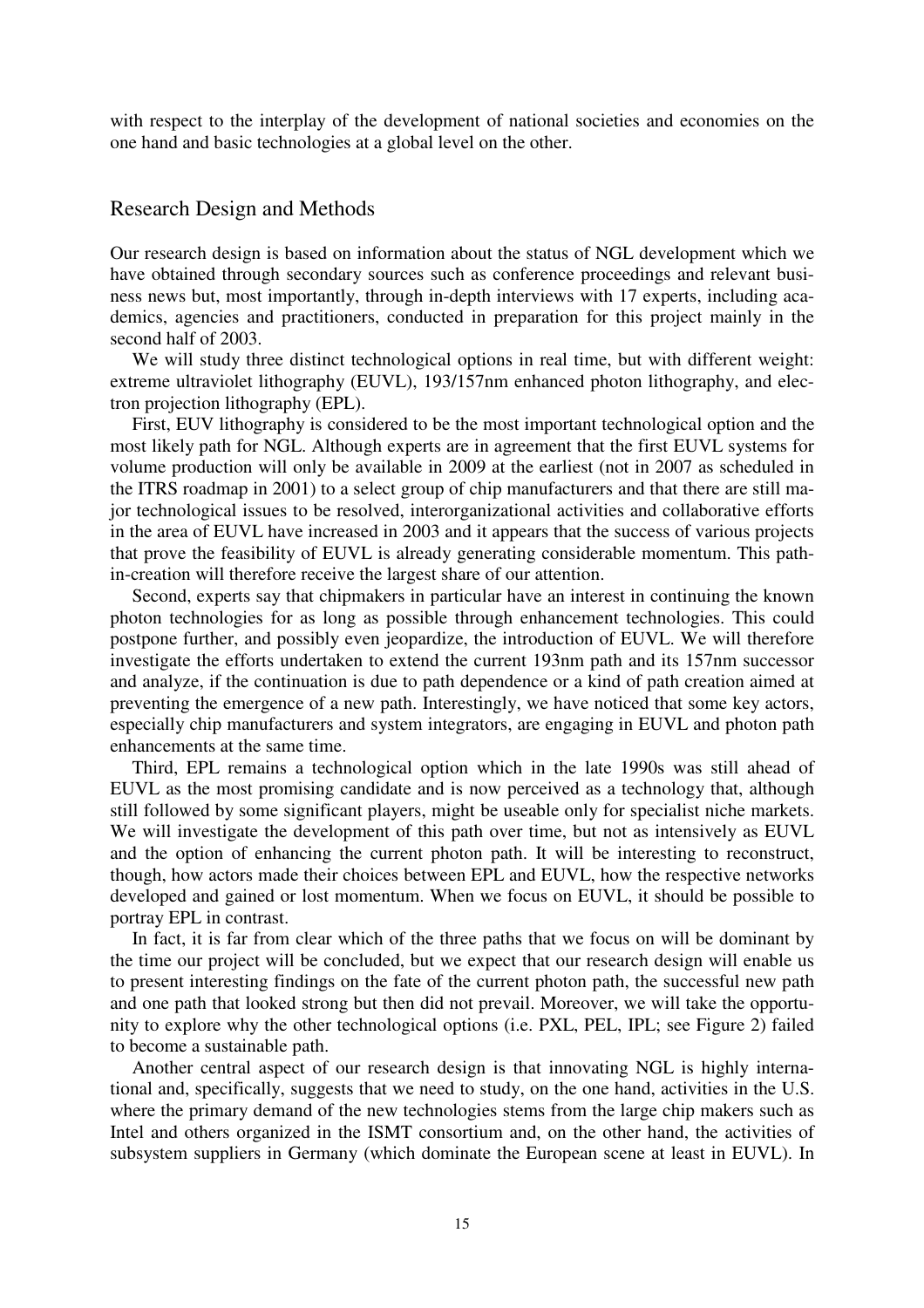other words, innovating NGL happens along an international value chain in research and development and we will focus in particular on the coordination of activities between suppliers in the German EUV consortium, the system integrator ASML as a major link, and the key American customers. This will enable us also to explore the role of regional embeddedness of international networks both within countries as well as in regions of the global triad. We will analyze and compare the approach to reflexive network development taken by American firms and agencies in comparison to corresponding European actors. Experts have already told us that reflexivity is stronger in Europe but this needs to be investigated properly. Besides our focus on innovating NGL in Germany and the U.S., we will study developments in Japan with less intensity and resources, due to pragmatic limitations, focusing on system integrators (Canon, Nikon). We will seek opportunities to gather first hand insights on Japanese players and their networks.

Since our research approach rests primarily on structuration theory, a post-positivistic methodology is required (cf. Windeler 2001, pp. 138-140; see also Lincoln & Guba 1985) in our case applied to the study of the constitution of technological systems as well as to the study of network forms of organization. Generally speaking, we recognize that the phenomena we intend to study are essentially socially constructed by actors and we will commonly need to draw on subjective, qualitative sources, i.e. archival material and primary data from interviews and observations. At the same time, we operationalize our key concepts partially through quasi-objective indicators and quantitative methods, in particular structural network analysis (e.g. Wassermann & Faust 1994; Kilduff & Tsai 2003).

For instance, operationalizing our gradualist concept of path dependence and path creation, we will use indicators based on the subjective accounts that actors give about whether "mindful deviation" takes place, whether there is "momentum" and "collective entrepreneurship", generated intentionally by strategically placed actors, or whether they see technology development as an essentially uncontrollable process driven by past decisions and immediate necessities. At the same time, there will be sources such as conference documentation and other reports where activities that could count as path-creating events can be identified more objectively and where, for example, changes in membership speak for or against the strength and network character of such activities. A similar logic applies to the concept of reflexive network development where it will be possible to obtain the direct accounts of the actors concerned, but also to observe more independently the level of coordination, monitoring and institutionalization occurring and/or the more dyadic or more multilateral (network) development approach taken. These indicators will enable us to assess the degree of networking and reflexivity underlying the process(es) of innovating technology. The further refinement of such indicators will be a primary task in the initial phase of our project.

We already know, however, that we need to gather comprehensive data on all the relevant actors, i.e. chip makers such as Intel, system integrators such as ASML, and subsystem suppliers such as Carl Zeiss SMT, Philips EUV, Schott Litho as well as agencies administering public funding and research such as the VDI-TZ in Germany. The data required can be obtained partly through archival material (including a wealth of information on the Internet) and surveys, but also more importantly through in-depth interviews. We have already interviewed a number of key actors who have not only offered to talk to us again in the future, but also to assist us in getting access to other relevant actors and data sources. Our experience from the preparatory study is that actors recognize the relevance of our topic and are prepared to talk openly about the topics we cover.

Apart from individual actors (i.e. organizations), we will gather similar data on the most important consortia, in particular International Sematech (ISMT), the EUV LLC, and the German EUVL consortium. Moreover, we will identify and analyze conferences and other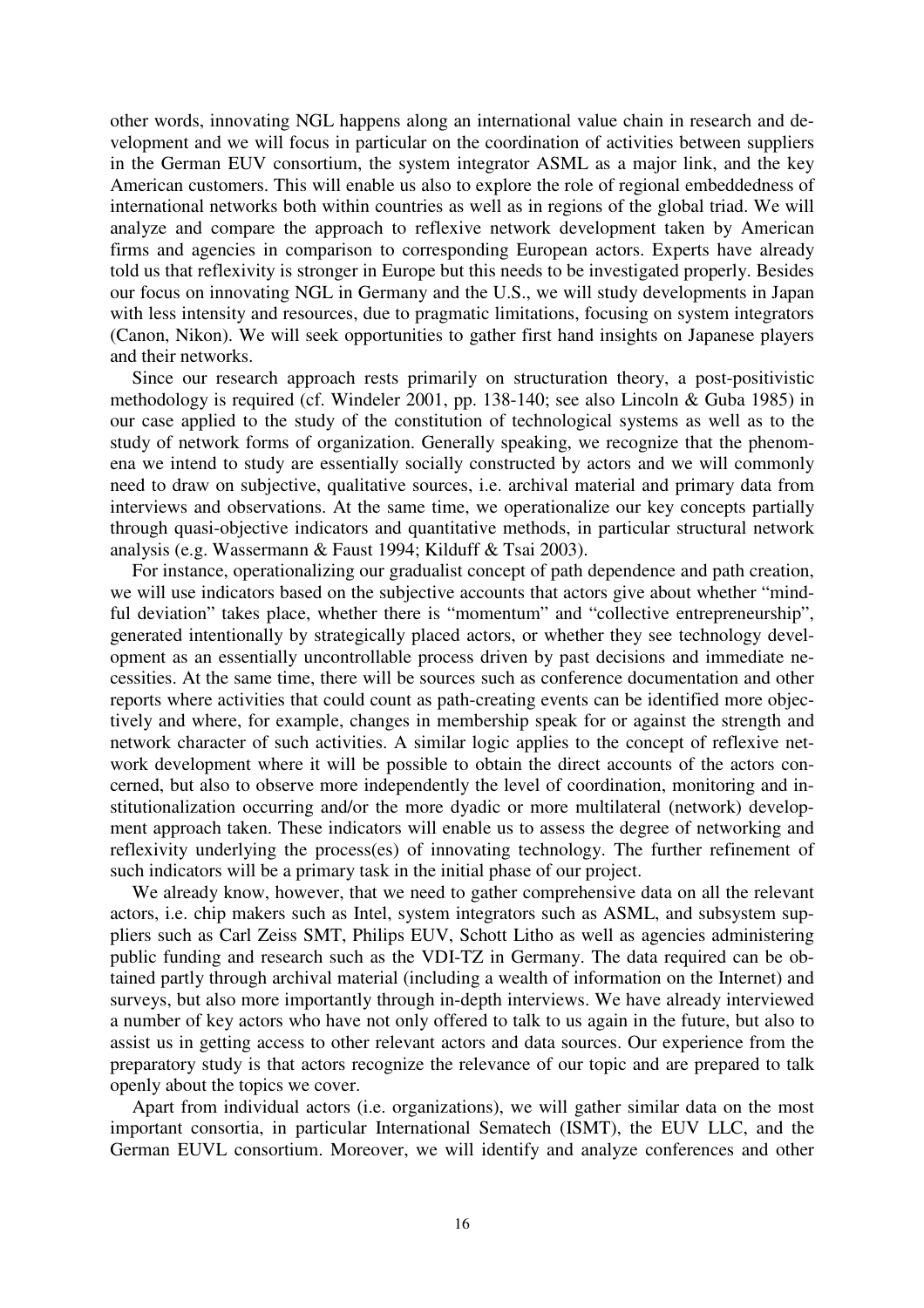events (symposia, workshops, etc.) nationally and internationally which are relevant to the three paths that we focus on, the main priority being EUVL. This is where we see the greatest potential for applying structural network analysis to supplement our more qualitative approach.

In practical terms, our research will identify and analyze the key actors, events and themes in the process of innovating NGL in the period 2004 to 2009, reconstructing also the development of technological options since the first NGL Conferences in the mid-1990s. For the larger international context, it will be possible to construct actor-event matrices which can reveal the network character of technological innovation by showing which actors are related in which way to the key events that drive a technological option forward, for example the foundation of a consortium or the announcement that EUVL should be available in 2009 instead of 2007. For the German EUVL consortium, we plan to apply structural network analysis more broadly in order to reveal changes in the actor constellations over time.

Our use of structural network analysis will complement the in-depth interviews that we will conduct. We plan to have three waves of intensive interviewing, but will also conduct further interviews at other points in time in response to new developments in the field. Overall, we estimate that about 100 interviews will be conducted over five years. The majority of interviews can take place in Germany, but interviews in the U.S. (approx. 25-30) will also be essential. Since the development of NGL is truly international, interviews may also have to be conducted in other European countries and, in exceptional cases, in Japan. It is an advantage that the key players come together several times a year at conferences and other events, giving us the opportunity to attend such events in order to conduct pre-arranged interviews.

We already have significant experience in interviewing actors in the field of NGL and, in particular, EUVL. In the future, we will ask even more specifically about key actors, significant events and critical factors in the process, about the exact workings of the networks that actors are involved in, about the degree of reflexive network development, about the embeddedness in organizational fields, and about further points highlighted in this proposal. We will also obtain more categorical, quantitative data to be used in structural network analysis.

"Path dependency is an interdisciplinary concept" (Hirsch & Gillespie 2001, p. 71). Like innovation research in general, our research topic is not only located at the boundary of economics, management, political science and sociology, but also involves anthropology, and, last but not at all least, economic, social and technological history. Among these disciplines, economics and sociology stand out, since they also consider the possibility of path creation and since they both address organizers, managers and policy makers. The use of structuration theory, which emphasizes the social embeddedness of any economic activity and is used in management studies (e.g. Pettigrew 1985; Whittington 1992; Barley & Tolbert 1997; Duschek 2002; Pettigrew et al. 2003) as well as in the sociology of organization and innovation (e.g. Barley 1986; Orlikowsky 2000; Windeler 2001, 2003), guarantees an interdisciplinary and yet integrative research approach.

Researching the field of optical technologies also requires some knowledge of optical sciences. In terms of science and technology, this field of study is itself interdisciplinary and has its roots in optical physics, electronics and chemistry. Concerning these disciplines, we have connections with the leading Leibniz Institute which contributes to the emerging field of optical sciences in the Berlin/Brandenburg region. We have established direct contacts with several major firms and research institutes in the field and the managing directors of all OptecNet regions in Germany. We also have indirect contacts to relevant actors in the United States.

Although the research for the proposed study will need to be conducted in different countries, it will be carried out by a core team of German researchers in order to assure conceptual and methodological consistency but in close and intensive collaboration with international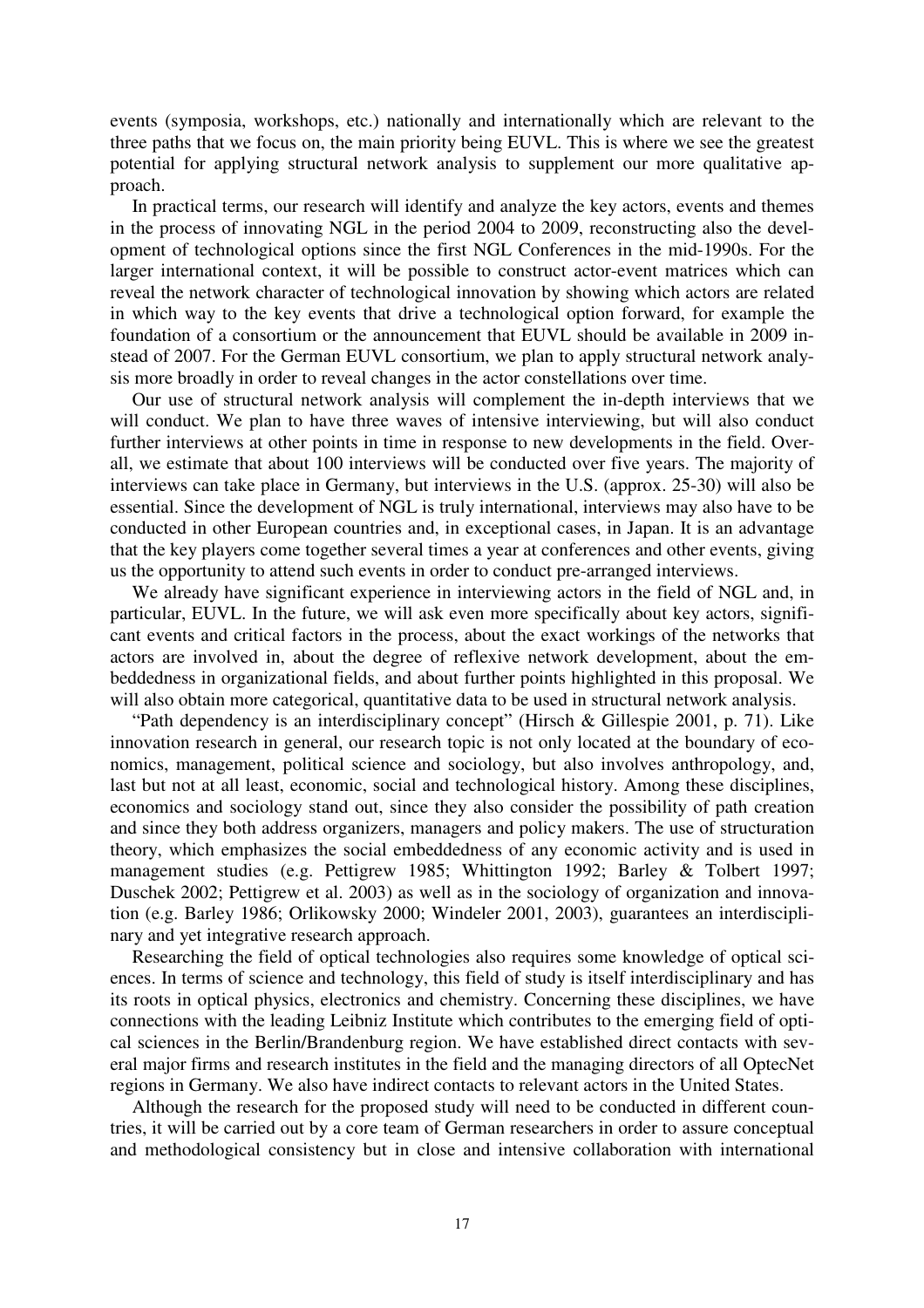colleagues. Several international scholars have already assisted us in preparing this proposal with a view to conceptual as well as empirical issues. These and other scholars that we have contacted informally support our approach and have indicated strong interest in being involved in our work in the future.

There are specific opportunities for gaining input and disseminating our output in an international arena. First, the 21st EGOS Colloquium in Berlin in July 2005 will focus on "Unlocking Organizations" and has a number of subthemes that we could contribute to (e.g. "Path Dependence and Creation Processes in the Emergence of Markets, Technologies and Institutions"). Secondly, we will be able to organize an international workshop in 2006 under the auspices of the European Institute for Advanced Studies in Management (EIASM). Thirdly, we aim to organize a session on innovating NGL at an Annual Meeting of the Academy of Management in the U.S. towards the end of the project. In the second half of the project, we will disseminate and discuss our work in a workshop with managers and policy makers.

The research project is planned for a period of five years with three intensive interview phases. This will enable us to study the process of innovating NGL in real time up until the point when the new system technology is expected to be introduced in volume production in 2009. The exact timing of our intensive interviewing phases will be scheduled and, when necessary, adapted to coincide with key milestones in NGL development as expected by experts.

The proposed project will be embedded into the activities of the Research Group on Interfirm Networks originally established by Jörg Sydow at the Free University of Berlin in 1996. Arnold Windeler was coordinator of this group from 1996 to 2001. He now holds a chair at the University of Technology Berlin and the Research Group continues as an inter-university group. The Research Group has successfully concluded several projects directly relevant to the proposed study.

#### Acknowledgements

We gratefully acknowledge the support by the Volkswagen-Stiftung, Hannover, not only for funding this new research project but also for a grant that enabled us to carry out vital preparatory research in 2003. We have benefited from conversations with Wolfgang Sandner, Raghu Garud and Peter Karnøe as well as 14 other experts we interviewed (academics, agencies and practitioners) whom we thank for their valuable time and advice. Finally, we are indebted to the anonymous reviewers of the research proposal we submitted to the Volkwagen-Stiftung whose encouraging and constructive comments have helped us very much in improving and focusing our project.

#### References

Ackermann, R. (2001): Pfadabhängigkeit, Institutionen und Regelreform. Tübingen.

- Aldrich, H.E. (1999): Organizations evolving. Thousand Oaks.
- Anand, N. & Watson, M.R. (2004): Tournament rituals in the evolution of fields: The case of the Grammy Awards. In: Academy of Management Journal 47 (1): 59-80.
- Anderson, P. & Tushman, M.L. (1990): Technological discontinuities and dominant designs: A cyclical model of technological change. In: Administrative Science Quarterly 35: 604-633.
- Antonelli, C. (1999): The microdynamics of technological change. London and New York.
- Arthur, W.B. (1989): Competing technologies, increasing returns, and lock-in by historical events. In: The Economic Journal 99: 116-131.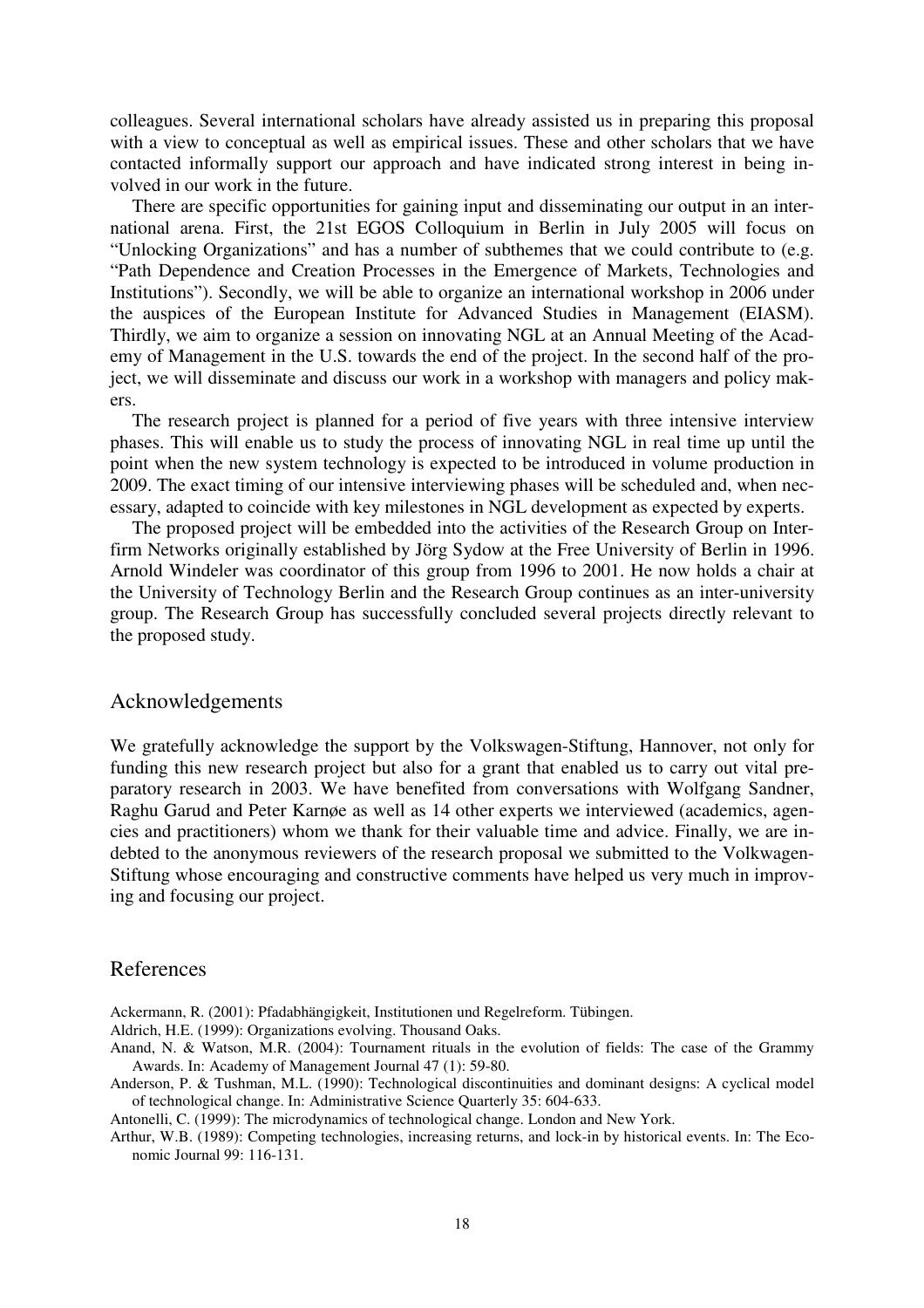Arthur, W.B. (1990): Positive feedbacks in the economy. In: Scientific American (February): 80-85.

- Aschke, L. (2001): EUV-Lithographie: Technologien, Roadmaps, Märkte, Chancen. Schott Lithotec, Jena, Germany.
- Barley, S.R. (1986): Technology as an occasion for structuring: Evidence from observations of CT scanners and the social order of radiology departments. In: Administrative Science Quarterly 31: 78-108.
- Barley, S.R. & Tolbert, P.S. (1997): Institutionalization and structuration: Studying the links between action and institutions. In: Organization Studies 18 (1): 93-117.
- Braczyk, H.-J. & Heidenreich, M. (1998): Regional governance structures in a globalized world. In: Braczyk, H.- J., Cooke, P. & Heidenreich, M. (eds.): Regional innovation systems. London and Bristol: 414-440.
- Brusoni, S., Prencipe, A. & Pavitt, K. (2001): Knowledge specialization, organizational coupling, and the boundaries of the firm: Why do firms know more than they make? In: Administrative Science Quarterly 46: 597-621.
- Bryant, C.G.A. & Jary, D. (2001): The uses of structuration theory: a typology. In: Bryant, C.G.A. & Jary, D. (eds.): The contemporary Giddens: Social theory in a globalizing age. Basingstoke: 43-61.
- Buss, K.-P. & Wittke, V. (2000): Mikrochips für Massenmärkte Innovationsstrategien der europäischen und amerikanischen Halbleiterhersteller in den 90er Jahren. In: Verbund sozialwissenschaftliche Technikforschung 22: 9-50.
- Camagni, R. (1991)(ed.): Innovation networks: Spatial perspectives. Aldershot.
- Cohen, W.M. & Levinthal, D.A. (1990): Absorptive capacity: A new perspective on learning and innovation. In: Administrative Science Quarterly 35: 128-152.
- Cummings, T.G. (1984): Transorganizational development. In: Staw, B.M. & Cummings, L.L. (eds.): Research in organizational behavior 6. Greenwich, Conn.: 367-422.
- Cyert, R.M. & March, J.G. (1963): A behavioral theory of the firm. Englewood Cliffs, N.J.
- David, P.A. (1985): Clio and the economics of QWERTY. In: American Economic Review 75: 332-337.
- David, P.A. (1994): Why are institutions the 'carriers of history'? Path dependency and the evolution of conventions, organizations and institutions. In: Structural Change and Economic Dynamics 5 (2): 205-220.
- DiMaggio, P. & Powell, W.W. (1983): The Iron Cage Revisited: Institutional Isomorphism and Collective Rationality in Organizational Fields. In: American Sociological Review 48 (2): 147-160.
- Dosi, G. (1982): Technological paradigms and technological trajectories. In: Research Policy 11: 147-162.
- Duschek, S. (2002): Innovation in Netzwerken: Renten, Relationen, Regeln. Wiesbaden.
- Ebers, M. (1999): The dynamics of inter-organizational relationships. In: Research in the Sociology of Organizations 16: 31-56.
- Freeman, C. (1991): Networks of innovators: A synthesis of research issues. In: Research Policy 20: 499-514.
- Gargiulo, M. & Benassi, M. (2000): Trapped in your own nets? Network cohesion, structural holes, and the adaptation of social capital. In: Organization Science 11 (2): 183-196.
- Garud, R. (2002): Nets that work: Path creation processes. Paper presented at the "Netzwerk-Forum", Freie Universität Berlin, June 25, 2002.
- Garud, R. & Karnøe, P. (2001): Path creation as a process of mindful deviation. In: Garud, R. & Karnøe, P. (eds.): Path dependence and creation. Mahwah, N.J.: 1-38.
- Garud, R.& Karnøe, P. (2003): Bricolage vs. breakthrough: Distributed and embedded agency in technology entrepreneurship. In: Research Policy 32 (2): 277-300.
- Garud, R., Jain, S. & Kumuraswamy, A. (2002): Institutional entrepreneurship in the sponsorship of common technological standards: The case of Sun Microsystems and Java. In: Academy of Management Journal 45 (1): 196-214.
- Giddens, A. (1984): The constitution of society. Cambridge.
- Giddens, A. (1990): The consequences of modernity. Cambridge.
- Grabher, G. (1993): The weakness of strong ties: The lock-ins of regional development in the Ruhr area. In: Grabher, G. (ed.): The embedded firm. London: 265-277.
- Granovetter, M. (1985): Economic action and social structure: A theory of embeddedness. In: American Journal of Sociology 91 (3): 481-510.
- Gulati, R. (1998): Alliances and networks. In: Strategic Management Journal 19: 293-317.
- Hannan, M.T. & Freeman, J. (1984): Structural inertia and organizational change. In: American Sociological Review 49: 149-164.
- Hassink, R. & Wood, M. (1998): Geographic ,clustering' in the German opto-electronics industry: its impact on R&D collaboration and innovation. In: Entrepreneurship & Regional Development 10: 277-296.
- Hendry, C., Brown, J. & DeFillippi, R. (2000a): Understanding relationships between universities and SMEs in emerging high technology industries: The case of opto-electronics. In: International Journal of Innovation Management 4 (1): 51-75.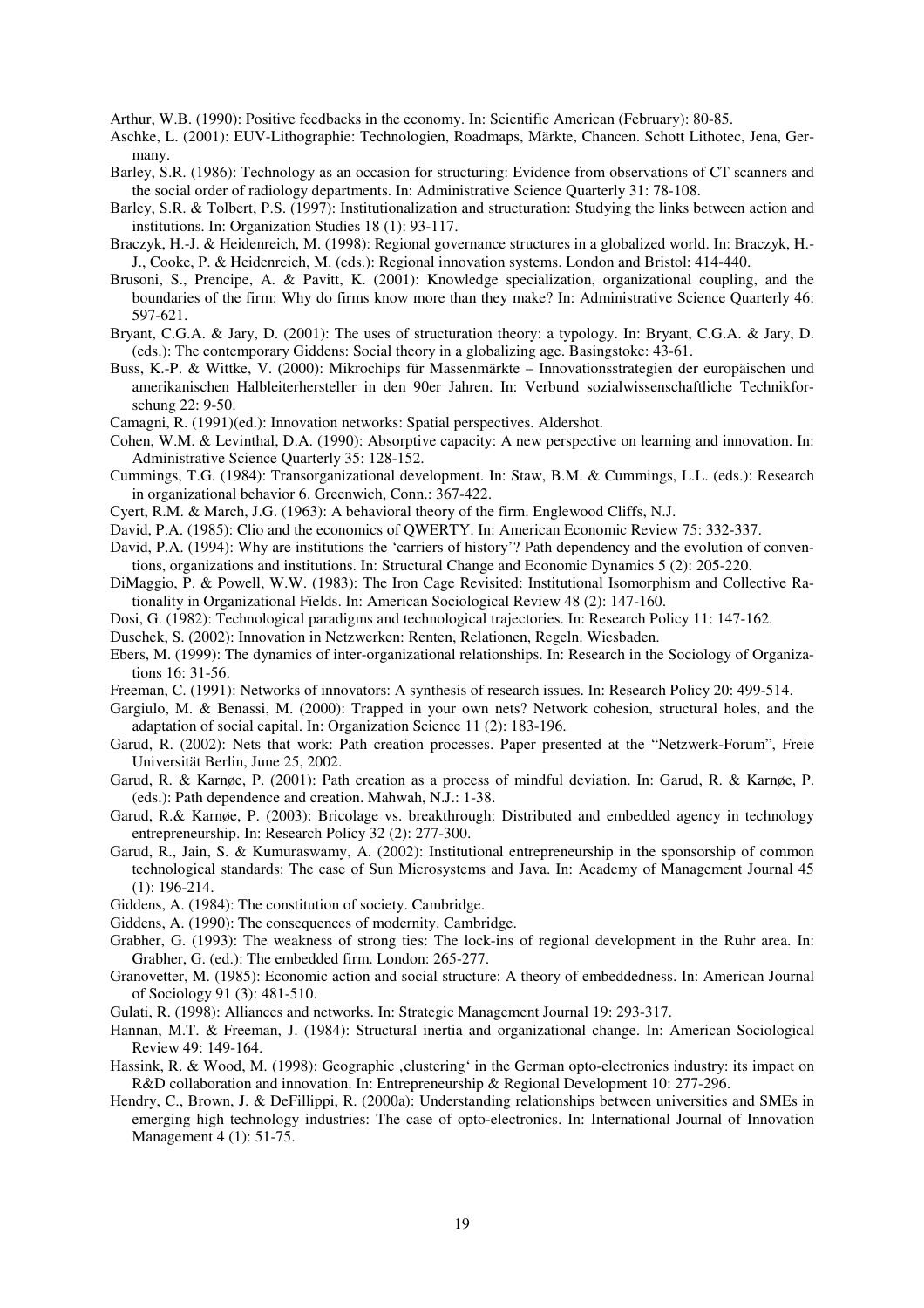- Hendry, C., Brown, J. & DeFillippi, R. (2000b): Regional clustering of high technology-based firms: Optoelectronics in three countries. In: Regional Studies 34 (2): 129-144.
- Hendry, C., Brown, J., DeFillippi, R. & Hassink, R. (1999): Industry clusters as commercial knowledge and institutional networks. Opto-electronics in six regions in the UK, USA and Germany. In: Grandori, A. (ed.): Interfirm networks. London: 151-184.
- Hessinger, P., Eichhorn, F., Feldhoff, J. & Schmidt, G. (2000): Fokus und Balance. Aufbau und Wachstum industrieller Netzwerke. Wiesbaden.
- Hirsch, P. & Gillespie, J.J. (2001): Unpacking path dependence: Differential valuations accorded history across disciplines. In: Garud, R. & Karnøe, P. (eds.): Path dependence and creation. Mahwah, N.J.: 69-90.
- Hoffman, A.J. (1999): Institutional evolution and change: Environmentalism and the U.S. chemical industry. In: Academy of Management Journal 42 (2): 351-371.
- Hürter, T. (2003): Das Ende der Chip-Planwirtschaft. In: Technology Review 10/2003: 14-24.
- IMEC (2003): EUV lithography on course for commercialization, with some critical issues. Press Release, October 10, 2003, Inter-university MicroElectronics Center, Leuven, Belgium. www.imec.be/wwwinter/ mediacenter/en/EUVL\_2003.shtml
- ITRS-L (2001): International Technology Roadmap for Semiconductors. 2001 Edition. Lithography.
- Kappelhoff, P. (2000): Komplexitätstheorie und Steuerung von Netzwerken. In: Sydow, J. & Windeler, A. (eds.): Steuerung von Netzwerken. Wiesbaden: 347-389.
- Kilduff, M. & Tsai, W. (2003): Social networks and organizations. London.
- Kowol, U. (1997): Innovationsnetzwerke. Wiesbaden.
- Krugman, P. (1991): Increasing returns and economic geography. In: Journal of Political Economics 99 (3): 482- 499.
- Langlois, R.N. & Steinmueller, W.E. (1999): The evolution of competitive advantage in the worldwide semiconductor industry, 1947-1996. In: Mowery, D.C. & Nelson, R.R. (eds.): Sources of industrial leadership – Studies of seven industries. Cambridge: 19-78.
- LaPedus, M. (2001a): IBM joins EUV consortium while still backing EPL R&D with Nikon. Semiconductor Business News, March 12, 2001. www.siliconstrategies.com/story/OEG20010312S0034
- LaPedus, M. (2001b): Can U.S. lithography thrive in greater obscurity? In: Semiconductor Business News, April 14, 2001 www.siliconstrategies.com/story/OEG20010514S0027
- Leblebici, H., Salancik, G.R., Copay, A. & King, T. (1991): Institutional change and the transformation of interorganizational fields. In: Administrative Science Quarterly 27 (2): 227-242.
- Levinson, H. J. (2001): Principles of lithography. Bellingham.
- Lincoln, Y.S. & Guba, E.G. (1985): Naturalistic inquiry. Beverly Hills, Calif.
- Miles, R.E. & Snow, C.C. (1994): Fit, failure and the hall of fame. New York.
- Miyazaki, K. (1995): Building Competences in the firm: Lessons from Japanese and European optoelectronics. Basingstoke, Hampshire.
- National Research Council (1998): Harnessing light: optical science and engineering for the 21st century. Washington, D.C.
- Nelson, R.R. & Winter, S.G. (1982): An evolutionary theory of economic change. Cambridge, Mass.
- North, D. (1990): Institutions, institutional change and economic performance. Cambridge.
- Nooteboom, B. (1997): Path dependence of knowledge: Implications for the theory of the firm. In: Magnusson, L. & Ottosson, J. (eds.): Evolutionary economics and path dependence. Cheltenham: 57-78.
- OLE (2002): Route to future chips converge on EUV. In: Opto & Laser Europe, March 1, 2002. URL: http://optics.org/article/ole/feature/1/93/2?year=2002&month=3
- Orlikowsky, W. (2000): Using technology and constituting structures: A practice lens for studying technology in organizations. In: Organization Science 11 (4): 404-428.
- Ortmann, G., Sydow, J. & Windeler, A. (2000): Organisation als reflexive Strukturation. In: Ortmann, G., Sydow, J. & Türk, K. (eds.): Theorien der Organisation. 2nd ed., Wiesbaden, 315-354.
- Perrow, C. (1991): A society of organizations. In: Theory and Society 20: 725-762.
- Pettigrew, A.W. (1985): The awakening giant. Oxford.
- Pettigrew, A.M./Whittington, R./Melin, L./Sánchez-Runde, C./van den Bosch, Frans A.J./Ruigrok, W./Numagami, T. (2003) (eds.): Innovative forms of organizing. London etc.
- Pierson, P. (2000): The limits of design: Explaining institutional origins and change. In: Governance 13 (4): 475- 499.
- Powell, W.W. & DiMaggio, P. (1991): The new institutionalism in organizational analysis. Chicago.
- Rammert, W. (1997): Innovation im Netz. Neue Zeiten für technische Innovationen: heterogen verteilt und interaktiv vernetzt. In: Soziale Welt 48: 397-416.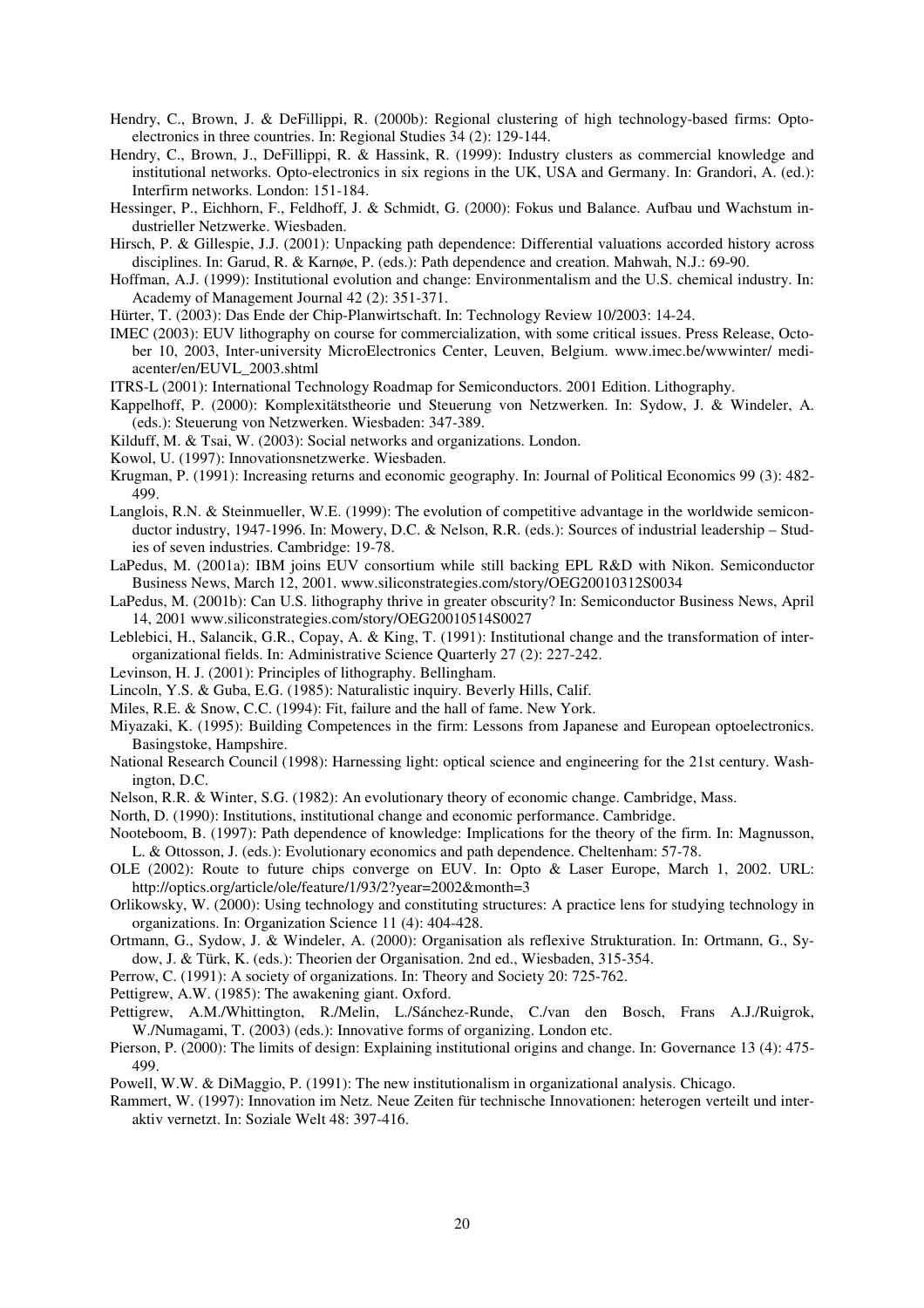- Rammert, W. (2000): Ritardano and accelerando in reflexive innovation, or how networks synchronise the tempi of technological innovation. Technische Universität Berlin, University of Technology Technology Studies Working Papers TUTS-WP-7-2000.
- Schreyögg, G., Sydow, J. & Koch, J. (2003): Organisatorische Pfade Von der Pfadabhängigkeit zur Pfadkreation? In: Schreyögg, G. & Sydow, J. (eds.): Managementforschung 13. Wiesbaden: 257-394.
- Schumpeter, J.A. (1942): Capitalism, socialism, and democracy. New York.
- Scott, A.J. (1999): The cultural economy: geography and the creative field. In: Media, Culture & Society 21: 807-817.
- Stinchcombe, A. (1965): Social structures and organizations. In: March, J.G. (ed.): Handbook of organizations. Chicago: 142-193.
- Strauss, A. & Corbin, J. (1990): Basics of qualitative research: Grounded theory procedures and techniques. Newbury Park/CA.
- Sydow, J. (2001): Management von Unternehmungsnetzwerken Auf dem Weg zu einer reflexiven Netzwerkentwicklung? In: Howaldt, J., Kopp, R. & Flocken, P. (eds.): Kooperationsverbünde und regionale Modernisierung. Wiesbaden: 79-101.
- Sydow, J. & Windeler, A. (1998): Organizing and evaluating interfirm networks: A structurationist perspective on network processes and effectiveness. In: Organization Science 9 (3): 265-284.
- Sydow, J. & Windeler, A. (2003): Reflexive development of inter-firm networks: The role of managers and consultants. In: Buono, A.F. (ed.): Enhancing inter-firm networks and interorganizational strategies. Greenwich: 169-186.
- Wassermann, S. & Faust, K. (1994): Social network analysis: Methods and applications. Cambridge.

Whitley, R. (1992): European business systems. London.

- Whittington, R. (1992): Putting Giddens into action: Social systems and managerial agency. In: Journal of Management Studies 29 (6): 693-712.
- Windeler, A. (2001): Unternehmungsnetzwerke. Konstitution und Strukturation. Wiesbaden.
- Windeler, A. (2003): Kreation technologischer Pfade: ein strukturationstheoretischer Analyseansatz. In: Schreyögg, G. & Sydow, J. (eds.): Managementforschung 13. Wiesbaden: 295-328.
- Winter, S.G. (1987): Knowledge and competence as strategic assets. In: Teece, D.J. (ed.): The competitive challenge: Strategies for industrial innovation and renewal. Cambridge, MA: 159-184.
- Witt, U. (1997): ,Lock-ins' vs., critical masses' Industrial change under network externalities. In: International Journal of Industrial Organization 15 (6): 753-773.
- Wittke, V. (2003): Innovationsmodelle und nationale Kapitalismen: Zur Frage der Pfadabhängigkeit industrieller Restrukturierung am Beispiel der Mikroelektronik. Habilitationsschrift. Sozialwissenschaftliche Fakultät, Universität Göttingen.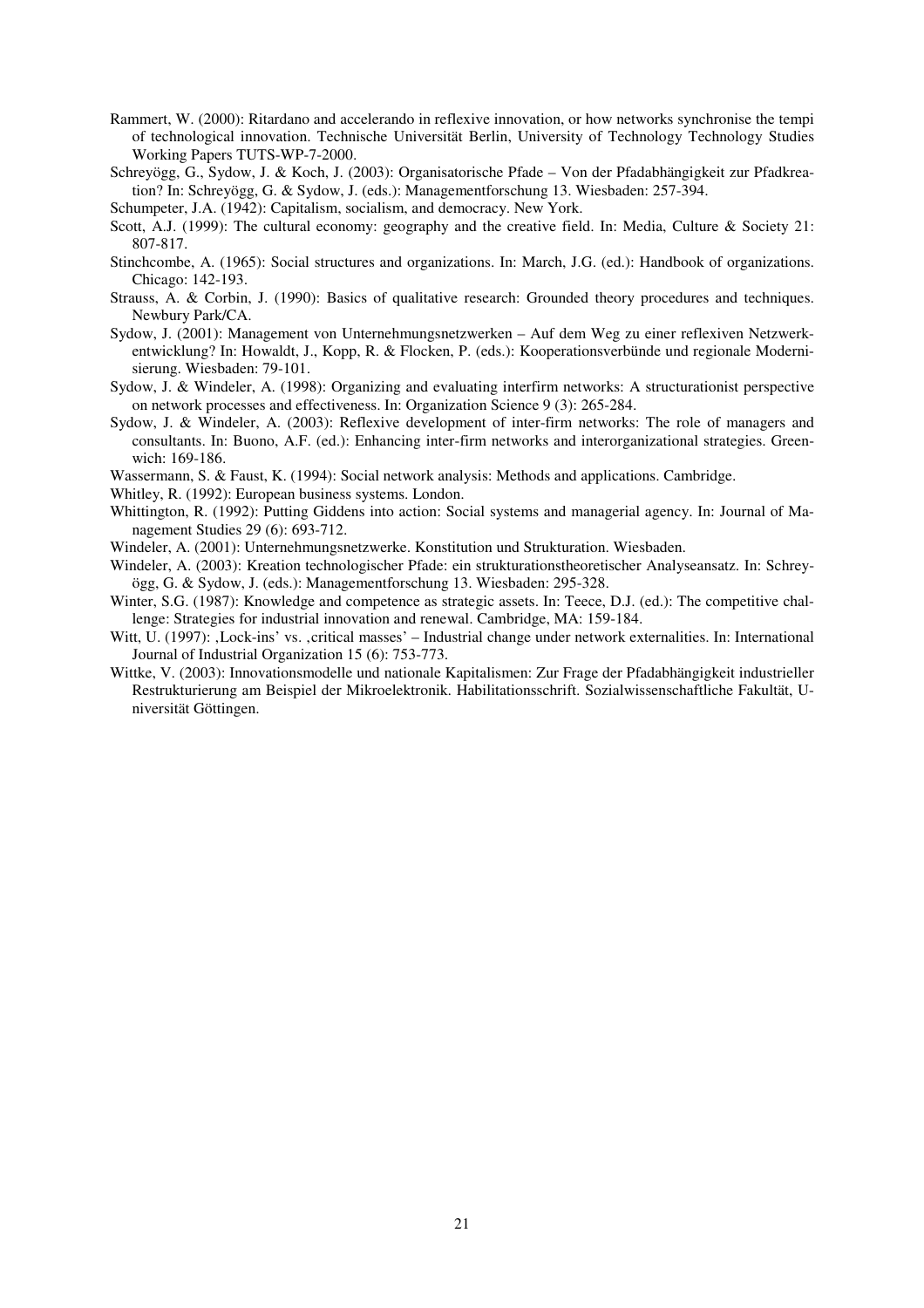# In der Reihe "Working Papers" sind bisher erschienen:

| 1/1999  | W. Rammert                                  | Technik<br>Stichwort für eine Enzyklopädie<br>Bestell-Nr. TUTS-WP-1-1999                                                                                                                           |
|---------|---------------------------------------------|----------------------------------------------------------------------------------------------------------------------------------------------------------------------------------------------------|
| 1/2000  | H.-D. Burkhard<br>W. Rammert                | Integration kooperationsfähiger Agenten in komplexen<br>Organisationen. Möglichkeiten und Grenzen der Gestal-<br>tung hybrider offener Systeme<br>Bestell-Nr. TUTS-WP-1-2000                       |
| 2/2000  | K. Scheuermann                              | Menschliche und technische "Agency": Soziologische<br>Einschätzungen der Möglichkeiten und Grenzen<br>künslicher Intelligenz im Bereich der Multi-<br>agentensysteme<br>Bestell-Nr. TUTS-WP-2-2000 |
| 3/2000  | I. Schulz-Schaeffer                         | Enrolling Software Agents in Human Organizations.<br>The Exploration of Hybrid Organizations within the So-<br>cionics Research Program<br>Bestell-Nr. TUTS-WP-3-2000                              |
| 4/2000  | H. Braun                                    | Soziologie der Hybriden. Über die Handlungsfähigkeit<br>von technischen Agenten<br>Bestell-Nr. TUTS-WP-4-2000                                                                                      |
| 5/2000  | J. Hage<br>R. Hollingsworth                 | A Strategy for Analysis of Idea Innovation, Networks and<br><b>Institutions</b>                                                                                                                    |
|         | W. Rammert                                  | National Systems of Innovation, Idea Innovation Net-<br>works, and Comparative Innovation Biographies<br>Bestell-Nr. TUTS-WP-5-2000                                                                |
| 7/2000  | W. Rammert                                  | Ritardando and Accelerando in Reflexive Innovation, or<br>How Networks Synchronise the Tempi of<br><b>Technological Innovation</b>                                                                 |
| 8/2000  | W. Rammert                                  | Bestell-Nr. TUTS-WP-7-2000<br>Nichtexplizites Wissen in Soziologie und Sozionik.<br>Ein kursorischer Überblick<br>Bestell-Nr. TUTS-WP-8-2000                                                       |
| 9/2000  | H. Braun                                    | Formen und Verfahren der Interaktivität – Soziologische<br>Analysen einer Technik im Entwicklungsstadium<br>Bestell-Nr. TUTS-WP-9-2000                                                             |
| 10/2000 | F. Janning<br>K. Scheuermann<br>C. Schubert | Multiagentensysteme im Krankenhaus. Sozionische<br>Gestaltung hybrider Zusammenhänge<br>Bestell-Nr. TUTS-WP-10-2000                                                                                |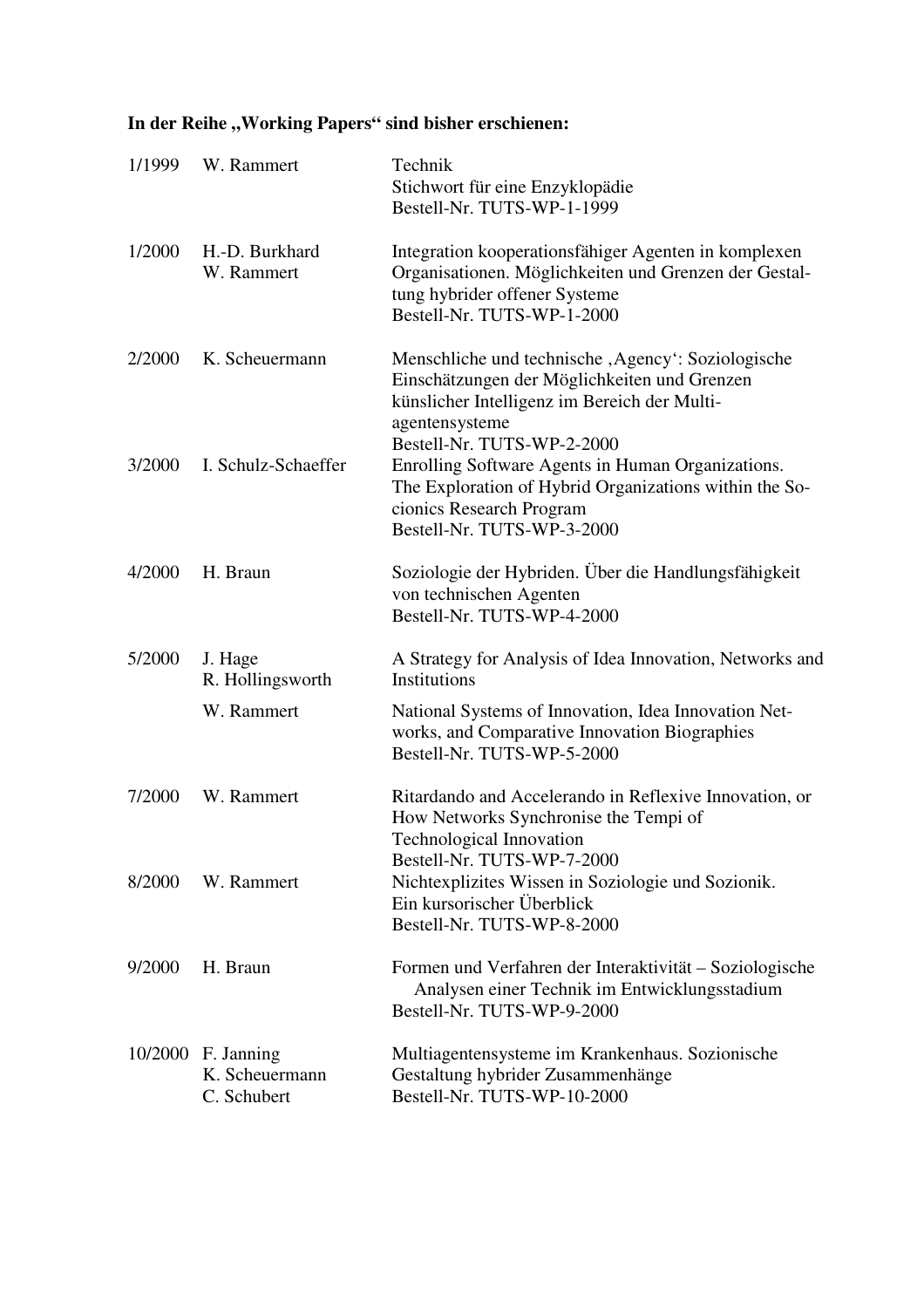| 1/2001 | W. Rammert                        | The Cultural Shaping of Technologies and the Politics<br>of Technodiversity<br>Bestell-Nr. TUTS-WP-1-2001                                                                                                      |
|--------|-----------------------------------|----------------------------------------------------------------------------------------------------------------------------------------------------------------------------------------------------------------|
| 2/2001 | I. Schulz-Schaeffer               | Technikbezogene Konzeptübertragungen und das<br>Problem der Problemähnlichkeit. Der Rekurs der<br>Multiagentensystem-Forschung auf Mechanismen<br>sozialer Koordination<br>Bestell-Nr. TUTS-WP-2-2001          |
| 1/2002 | W. Rammert                        | The Governance of Knowledge Limited:<br>The rising relevance of non-explicit knowledge under a<br>new regime of distributed knowledge production<br>Bestell-Nr. TUTS-WP-1-2002                                 |
| 2/2002 | W. Rammert                        | Die technische Konstruktion als Teil der gesellschaftlichen<br>Konstruktion der Wirklichkeit<br>Bestell-Nr. TUTS-WP-2-2002                                                                                     |
| 3/2002 | W. Rammert                        | Technik als verteilte Aktion<br>Wie technisches Wirken als Agentur in hybriden<br>Aktionszusammenhängen gedeutet werden kann<br>Bestell-Nr. TUTS-WP-3-2002                                                     |
| 4/2002 | W. Rammert<br>I. Schulz-Schaeffer | Technik und Handeln - Wenn soziales Handeln sich auf<br>menschliches Verhalten und technische Artefakte ver-teilt.<br>Bestell-Nr. TUTS-WP-4-2002                                                               |
| 5/2002 | C. Schubert                       | Making interaction and interactivity visible.<br>On the practical and analytical uses of audiovisual<br>recordings in high-tech and high-risk work situations<br>Bestell-Nr. TUTS-WP-5-2002                    |
| 6/2002 | M. Meister u.a.                   | Die Modellierung praktischer Rollen für<br>Verhandlungssysteme in Organisationen.<br>Wie die Komplexität von Multiagentensystemen<br>durch Rollenkonzeptionen erhöht werden kann<br>Bestell-Nr. TUTS-WP-6-2002 |
| 8/2002 | W. Rammert                        | Zwei Paradoxien einer Wissenspolitik: Die Verknüpfung<br>heterogenen und die Verwertung impliziten Wissens<br>Bestell-Nr. TUTS-WP-8-2002                                                                       |
| 1/2003 | R. Gerstl u.a.                    | Modellierung der praktischen Rolle in Verhandlungen<br>mit einem erweiterten Verfahren des fallbasierten<br>Schließens<br>Bestell-Nr. TUTS-WP-1-2003                                                           |